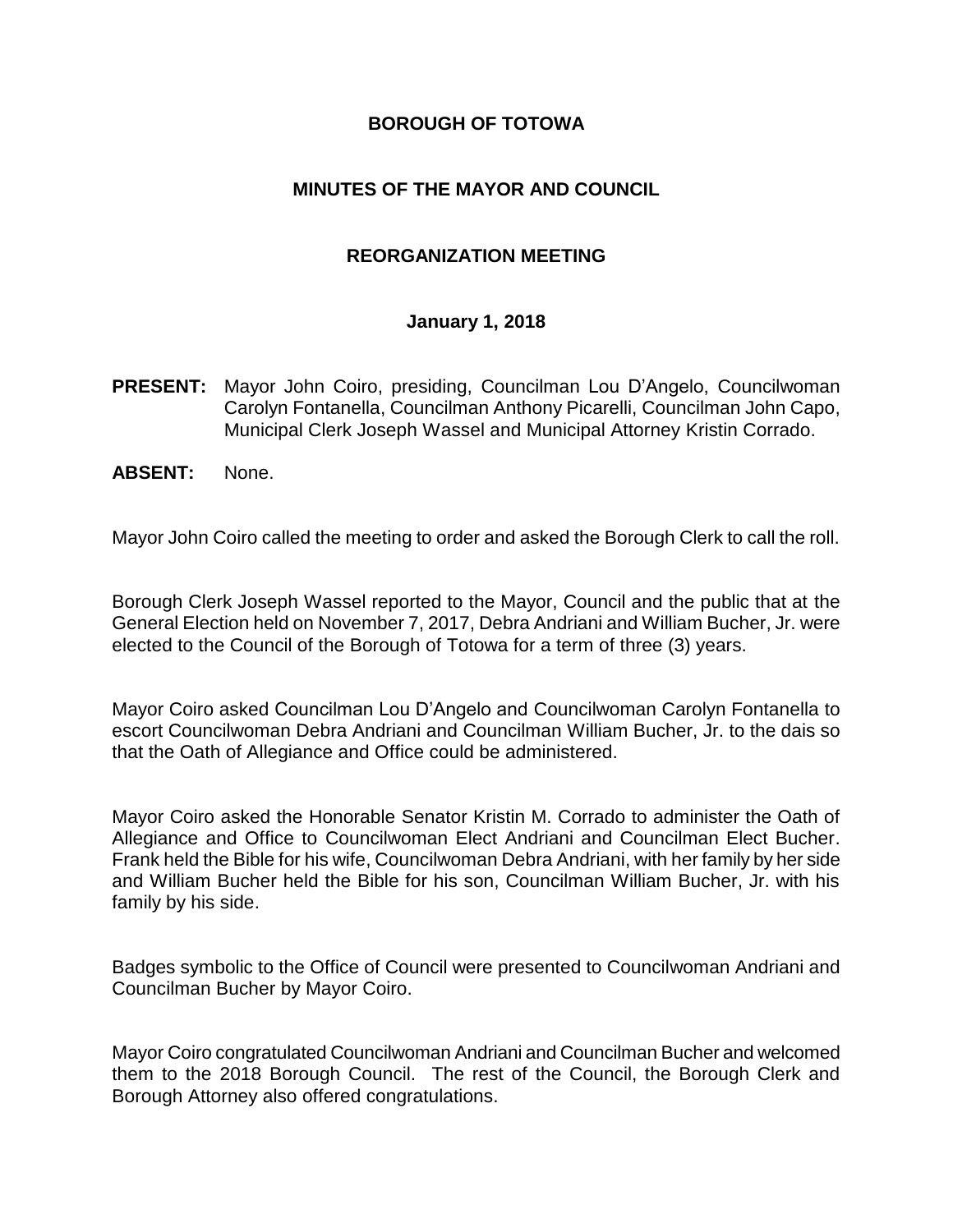Mayor Coiro reported that Richard Schopperth has been elected as Fire Chief of the Borough of Totowa Fire Department for a term of two (2) years and asked that he come forward to the dais so that he can administer the Oath of Allegiance and Office. Linda held the Bible for her husband, Fire Chief Richard Schopperth, with his daughter Courtney by his side.

A badge symbolic to the Office of Fire Chief was presented to Richard Schopperth by Mayor Coiro.

Mayor Coiro congratulated Fire Chief Schopperth.

Fire Chief Schopperth thanked everyone for attending on his behalf and mentioned that he is the 33<sup>rd</sup> Chief since 1908. Said that he is proud to serve the residents of Totowa and thanked his wife and family and the Mayor and Council.

Mayor Coiro welcomed the guests and citizens to the annual Reorganization Meeting of the Mayor and Council.

Mayor Coiro announced that the Reorganization Meeting of the 2018 Borough Council was now in session.

Mayor Coiro asked the Borough Clerk to call the roll of the 2018 Borough Council.

- **PRESENT:** Mayor John Coiro, presiding, Councilman Lou D'Angelo, Councilwoman Carolyn Fontanella, Councilwoman Debra Andriani, Councilman Anthony Picarelli, Councilman William Bucher and Councilman John Capo.
- **ABSENT:** None.

Mayor Coiro asked Borough Clerk Wassel to give the invocation.

Mayor Coiro asked the public to join the Mayor and Council in the Pledge of Allegiance to the Flag.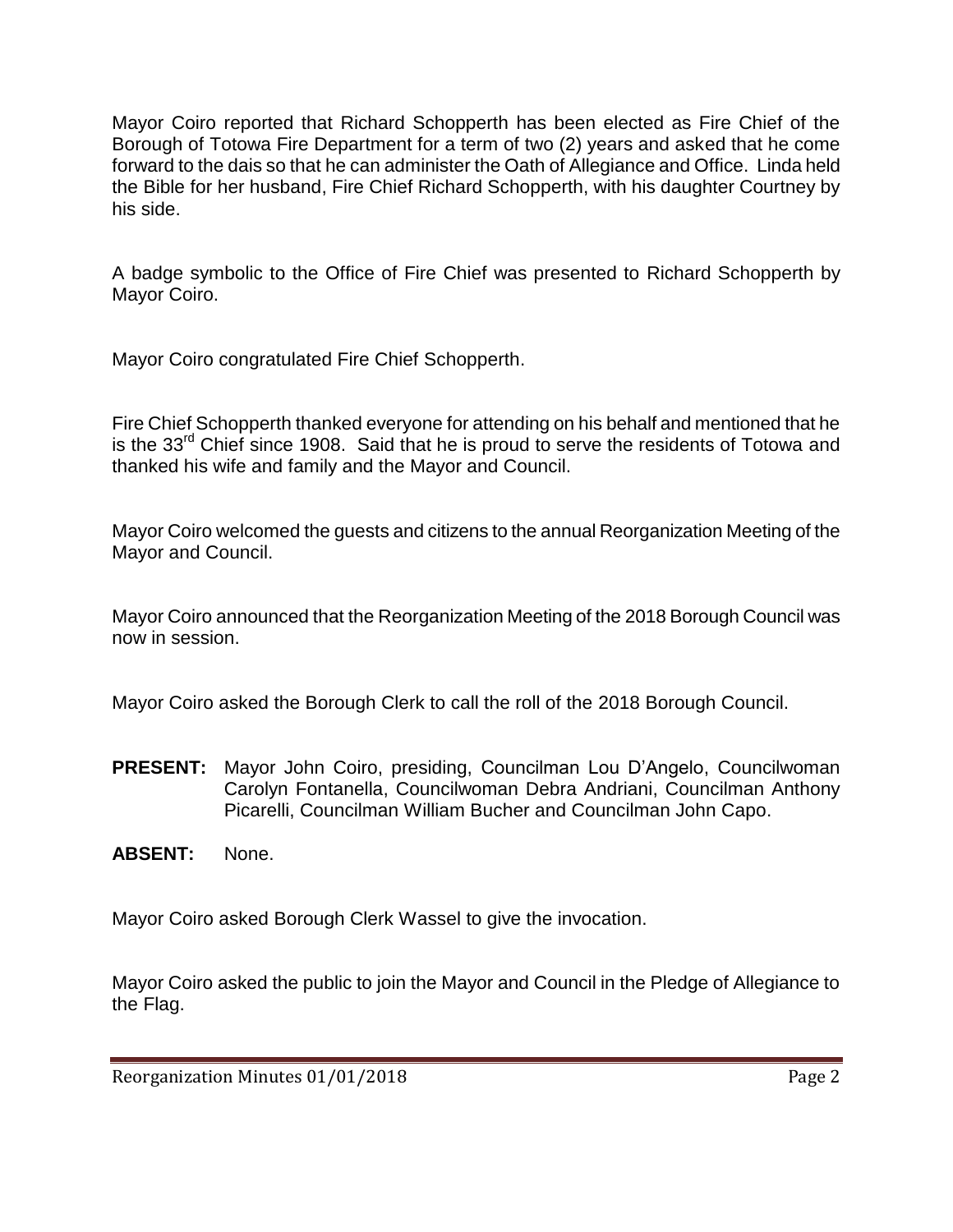The Statement of the Meeting as required by New Jersey Statutes was read by Borough Clerk Wassel:

This meeting of the Mayor and Council held on this First Day of January, 2018, is being held in accordance with the Annual Notice of the Schedule of Meetings as required by Chapter 231, P.L. 1975 of the State of New Jersey, as amended. The agenda for this meeting has been prepared and distributed to the Mayor and Council and a copy has been on file in the Office of the Borough Clerk.

Mayor Coiro called for the election of Council President for the 2018 Borough Council.

Councilwoman Fontanella nominated Councilman Lou D'Angelo for the position of Council President for the year 2018, seconded by Councilwoman Andriani.

There being no further nominations, there was a motion by Councilwoman Fontanella, seconded by Councilwoman Andriani that Councilman D'Angelo be elected as Council President for the year 2018. On roll call vote, all members of the Council present voted in the affirmative. Councilman D'Angelo abstained from the voting.

Mayor Coiro announced that Councilman Lou D'Angelo has been elected as Council President of the Borough of Totowa for the year 2018.

Mayor Coiro announced that Councilman Picarelli will present the following resolutions to the Governing Body for their consideration and adoption.

# RESOLUTION NO. 01-2018

BE IT RESOLVED, by the Mayor and Council of the Borough of Totowa, that the By-Laws of the Borough Council amended January 1, 2018 are hereby adopted by the Mayor and Council of the Borough of Totowa for the Year 2018; and

BE IT FURTHER RESOLVED, that all proceedings of the Council not controlled by the provisions of these By-Laws shall be regulated by Robert's Rules of Order.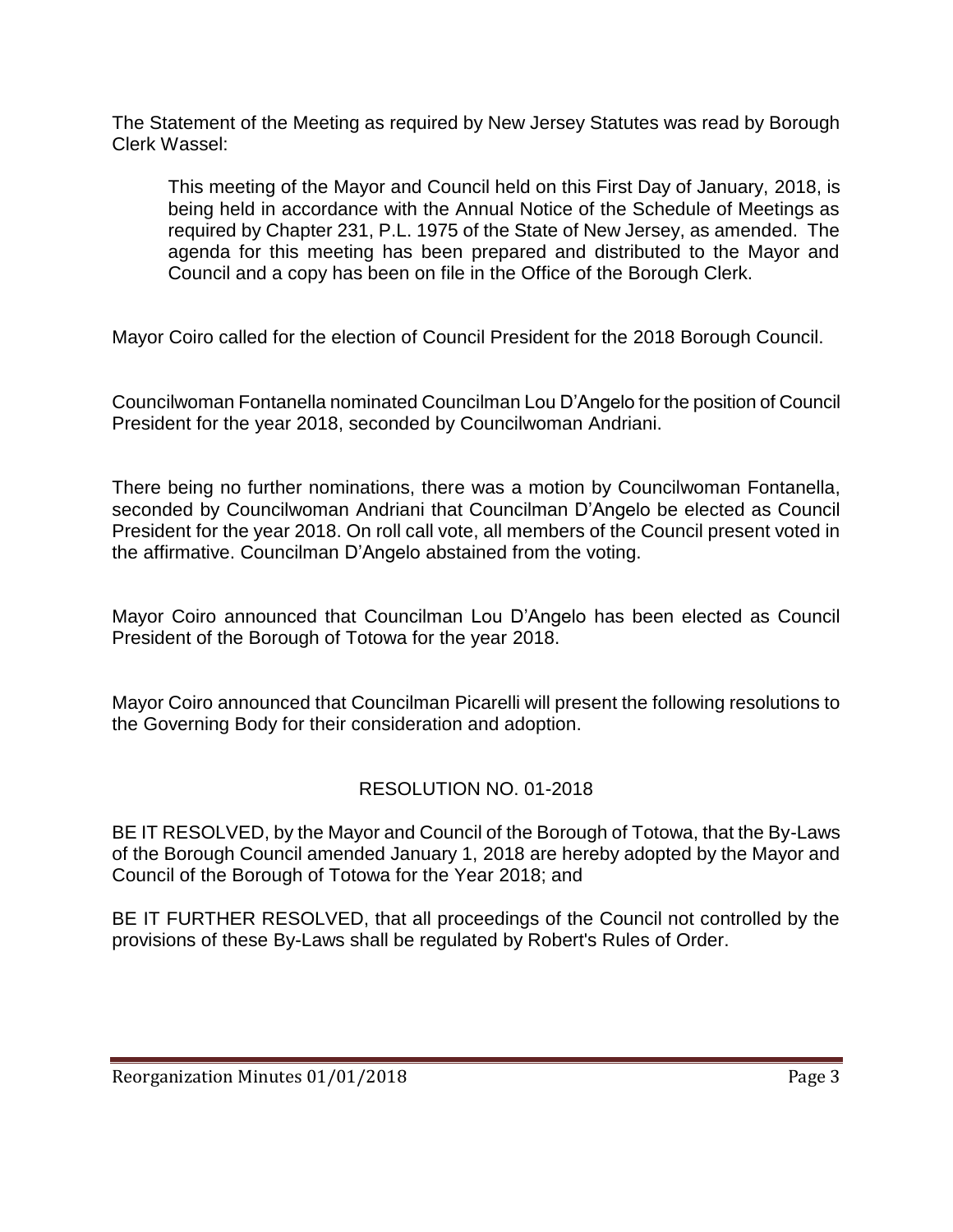# RESOLUTION NO. 02-2018

WHEREAS, in accordance with the Open Public Meetings Act of the Public Laws of 1975, Chapter 231, the Mayor and Council of the Borough of Totowa must set forth in annual notice a schedule of its meetings for the Year 2018.

NOW, THEREFORE, BE IT RESOLVED, by the Mayor and Council of the Borough of Totowa, that this Council shall meet during the Year 2018 for its regular meetings, in the Council Chamber on the second floor in the Municipal Building, Totowa Road at Cherba Place, at 8:00 p.m., in accordance with the following schedule:

| January 9 & 23   | July 10 & 24                                          |
|------------------|-------------------------------------------------------|
| February 13 & 27 | August 14 & 28                                        |
| March 13 & 27    | September 11 & 25                                     |
| April 10 & 24    | October 9 & 23                                        |
| May 8 & 22       | November 13 & 27                                      |
| June 12 & 26     | December 11                                           |
|                  | Reorganization Meeting: January 1, 2019 at 12:00 p.m. |

BE IT FURTHER RESOLVED, that a copy of this annual notice be filed in the Office of the Municipal Clerk, that it be posted on the bulletin board in the Municipal Building and be transmitted to The Herald News, The Record and The Passaic Valley Today Paper.

# RESOLUTION NO. 03-2018

WHEREAS, P.L. 1983, Chapter 8, Local Fiscal Affairs Law, N.J.S.A. 40A:5-2, has been amended to require that each municipality designate a Cash Management Plan for the deposit of each local unit's monies.

NOW, THEREFORE, BE IT RESOLVED, that the following Cash Management Plan of the Borough of Totowa be and is hereby adopted.

A. DESIGNATION OF OFFICIAL DEPOSITORIES:

The following financial institutions are designated official depositories:

1. HIGHLANDS STATE BANK J.P. MORGAN CHASE BANK TD BANK, NA VALLEY NATIONAL BANK WELLS FARGO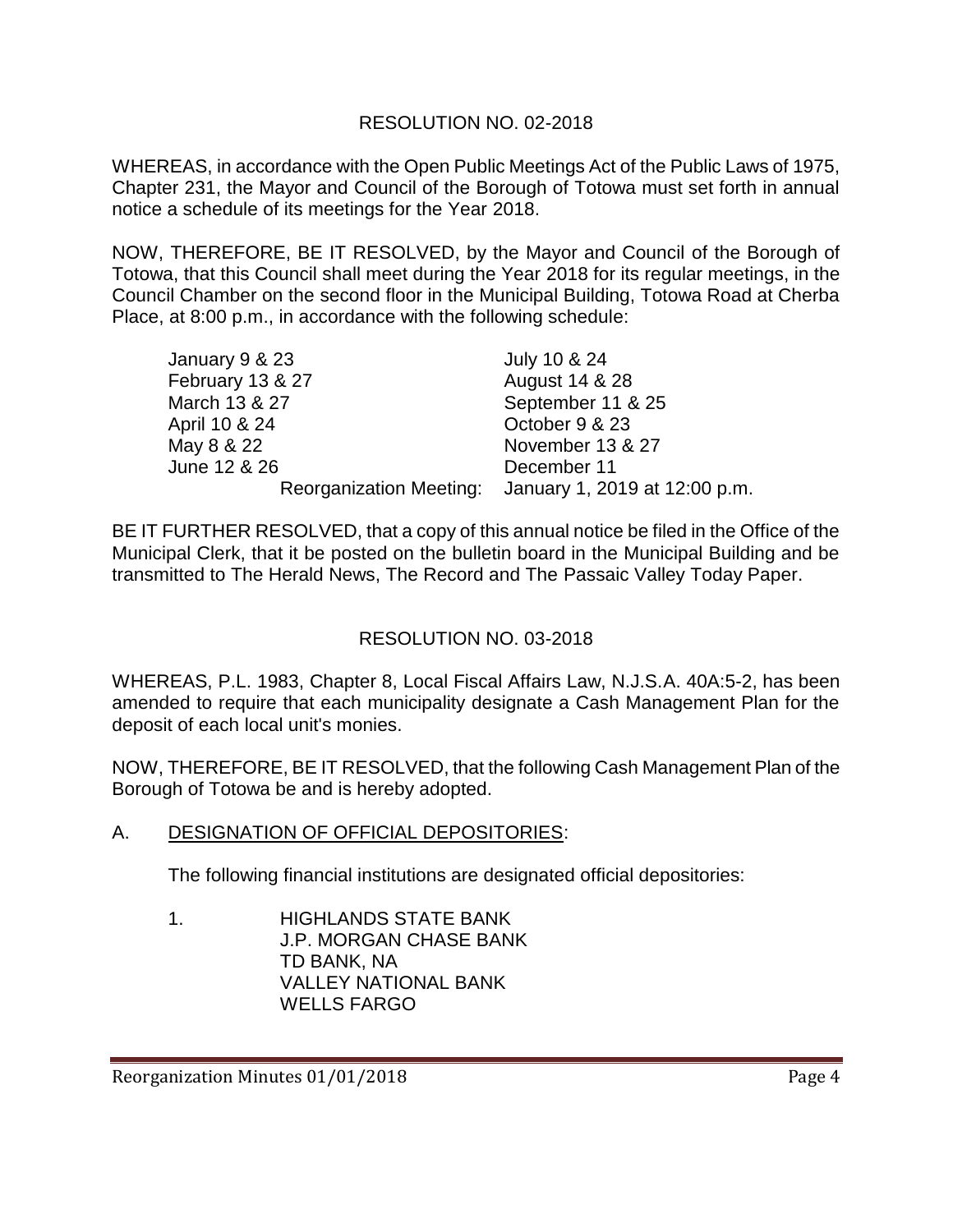- 2. Designated official depositories are required to submit to the Chief Financial Officer of the Borough of Totowa a copy of the State of New Jersey, Department of Banking, Governmental Unit Deposit Protection Act Notification of eligibility, which must be filed semiannually in the Department of Banking as of June 30th and December 31st of each year. Said Notices must be available for annual audit.
- 3. Designated official depositories are required to submit to the Chief Financial Officer a copy of institution's "Annual Report" on an annual basis.

#### B. DEPOSIT OF FUNDS:

All funds shall be deposited within Forty-Eight (48) hours of receipt in accordance with State statute.

- 1. Opening funds shall be deposited into interest bearing accounts to maximize interest earnings.
- 2. Capital and Debt service funds may be deposited into interest bearing accounts. Non-interest bearing accounts shall be regularly monitored for the availability of funds for investment.
- 3. Trust funds may be deposited into interest bearing accounts in accordance with the State statutes regulating the deposit of developer's escrow deposits. Non-interest bearing accounts should be regularly monitored for availability of funds for investment except where either State or Federal laws prohibit the earning of interest on such funds.
- 4. Payroll and agency remittance funds shall be maintained in regular checking accounts, only insofar as they serve to compensate the bank for payroll data processing services.

#### C. DEFINITION OF ALLOWABLE INVESTMENT INSTRUMENTS:

The Borough may permit deposits and investments in such depositories as permitted in Section 4 of P.L. 1970, Chapter 236 (C.17:9-44) and other instruments specified below:

- 1. United States Treasury Bills (T-Bills)
- 2. Borough of Totowa Bonds or Notes
- 3. Commercial Bank Deposits and Certificates of Deposit (CD's)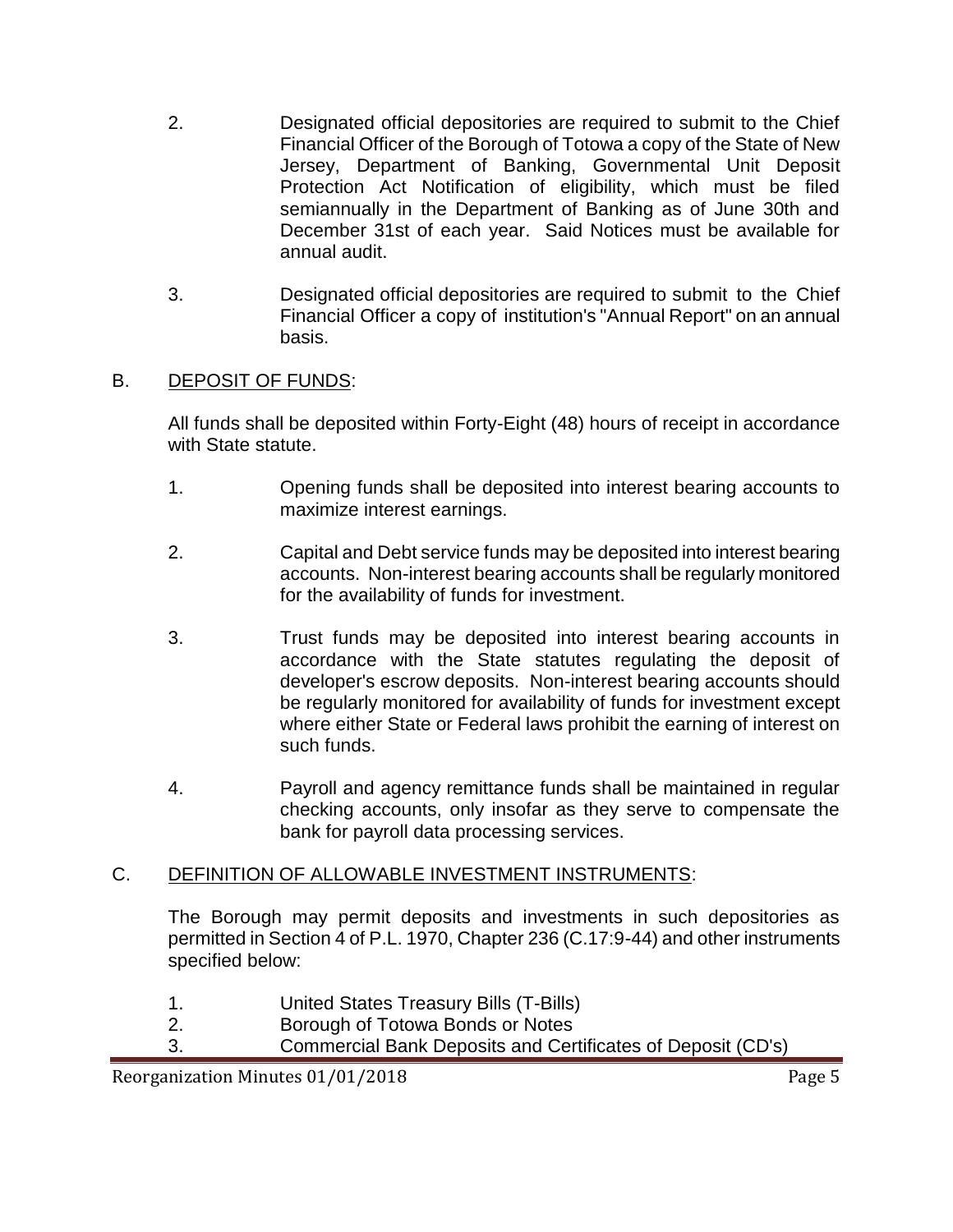- 4. Repurchase Agreements (Repo's)
- 5. Investments in Savings and Loan Association
- 6. United States Government Agency and Instrumentality Obligations
- 7. State of New Jersey Cash Management Fund
- 8. School District Obligations

# D. DEFINITION OF ACCEPTABLE COLLATERAL AND PROTECTION OF BOROUGH ASSE<u>TS</u>:

- 1. All designated depositories must conform to all applicable State statutes concerning depositories of Public Funds.
- 2. All depositories shall obtain the highest amount possible F.D.I.C. and/or F.S.L.I.C. coverage of all Borough Assets (Demand and Certificate of Deposit).
- 3. Collateral will be required for all deposits and investments of the Borough, except for those in the State Cash Management Fund, collateral must have a market value of not less than 100 percent of all deposits and investments.
- 4. For pledges by depositories on Borough Funds, the following securities will be considered acceptable for pledges:
	- a. Any security backed by the U.S. Government.
	- b. Any direct obligation of any taxing authority within the Borough of Totowa.
	- c. Real Estate Mortgage Loans for Real Estate property located within the Totowa market area. Pledges of Real Estate Mortgage Loans shall be maintained at a market value of 115 percent of deposits.
	- d. All pledges of collateral must be indicated on an advice copy of the investment instrument which shall be forwarded to the Chief Financial Officer or Treasurer.

# E. COMPENSATING BALANCE AGREEMENTS:

Where compensating balances are used to offset bank expenses, an agreement between the bank and the Borough shall be executed, specifying the charge for each service. Said agreement shall be reviewed annually.

# F. REPORTING PROCEDURES: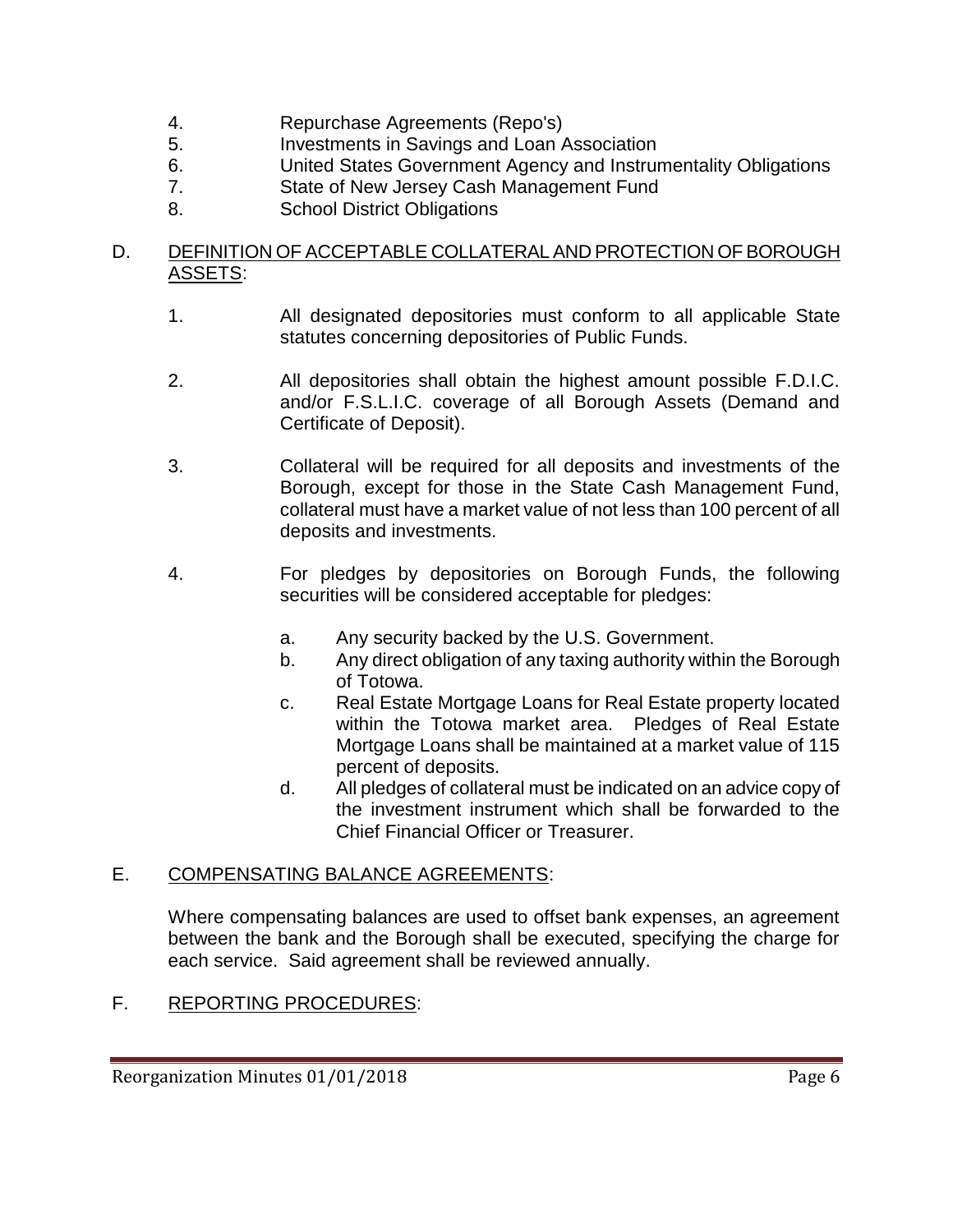The Chief Financial Officer shall prepare for the Mayor and Council of the Borough of Totowa the following investment reports:

- 1. MONTHLY REPORTING: A detailed listing of all investments purchased in the prior month, specifying the amount, interest percent per annum, number of days, period of investment and maturity date, interest amount at maturity and financial institutions with which investment is placed. This report shall be broken down by fund.
- 2. QUARTERLY REPORTING: A detailed summary analysis of all investments by fund, specifying the quarterly interest rate earned, quarterly interest earned on NOW and Savings Accounts and Year-To-Date total interest earnings.
- 3. The Treasurer shall prepare a schedule of outstanding investments for the independent auditors as of December 31st of each year and at other such times as required by the auditors.
- 4. The Treasurer shall also periodically provide analysis of average daily balances in interest bearing checking accounts vs. other investment vehicle potential.
- 5. All such reports may include a comparison of current investment income vs. forecast, prior year or market conditions.

# G. DIVERSIFICATION REQUIREMENTS:

The Chief Financial Officer and Treasurer shall closely examine investments to guard against the effects of a financial institution going into default. This may be accomplished through the practice of spreading the investments around in various designated official depositories.

# H. MAXIMUM MATURITY POLICY:

Investments shall be limited to a maturity not to exceed one year on all operating funds unless a longer maturity is permitted within the provision of regulation promulgated by either the Federal or State Governments.

# I. **INVESTMENT PROCEDURES:**

Bids for Certificates of Deposit and Repurchase Agreements will be solicited of at least three (3) designated depositories only if the amount is \$100,000 or greater.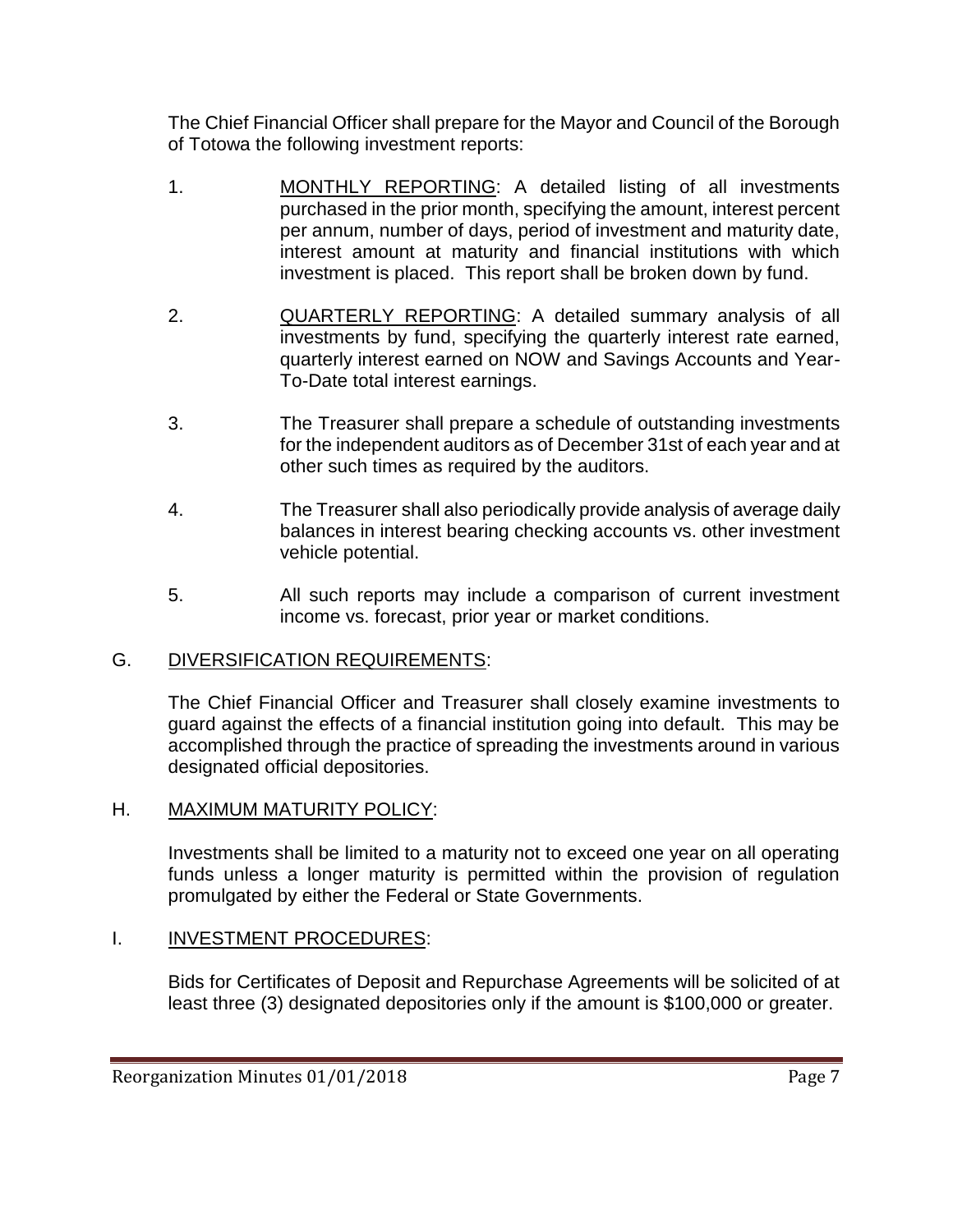Telephone bids will be solicited of designated depositories by the Chief Financial Officer or Treasurer or designated staff member.

The depository shall specify the principal amount of the investment bid on, interest rate and number of days used to calculate the interest to be paid upon maturity.

Interest paid shall be from the date the bid was awarded to the date of maturity.

All bidders may request the results of the bid after the bid is formally awarded.

A check or wire transfer of funds will be made available to the winning bidder on the same business day the bid is awarded.

Each quotation shall be documented to record the date and time of quote, the parties in the discussion, the instrument(s), maturities and rates. A bid form of the Borough may be used.

#### J. RETURN ON INVESTMENT:

Where the return on a proposed investment does not exceed the cost of making said investment by a minimum amount the Chief Financial Officer and/or Treasurer will not make the investment. The Chief Financial Officer and/or Treasurer shall have the discretion to award an investment to the bank wherein the funds reside, should that bank's quoted rate be less than other quoted rates received in the event that the differential in interest rates is less than 25 basis points, and providing that the term of the investment is less than fifteen (15) days.

# K. CONTROLS:

When possible, the internal controls should provide for a separation of the investment placement functions and the accounting activity. Controls must be designed for telephone orders, wire transfers and securities safekeeping. Only specifically designated personnel shall be allowed to conduct this part of the transactions, and all activity should be subject to immediate written confirmation by the designated depository. The Treasurer shall review each day's activity.

#### L. BONDING:

The following officials shall be covered by surety bonds; said surety bonds to be examined by the independent auditor to insure their proper execution:

> **Collector** Municipal Court Administrator Deputy Municipal Court Administrator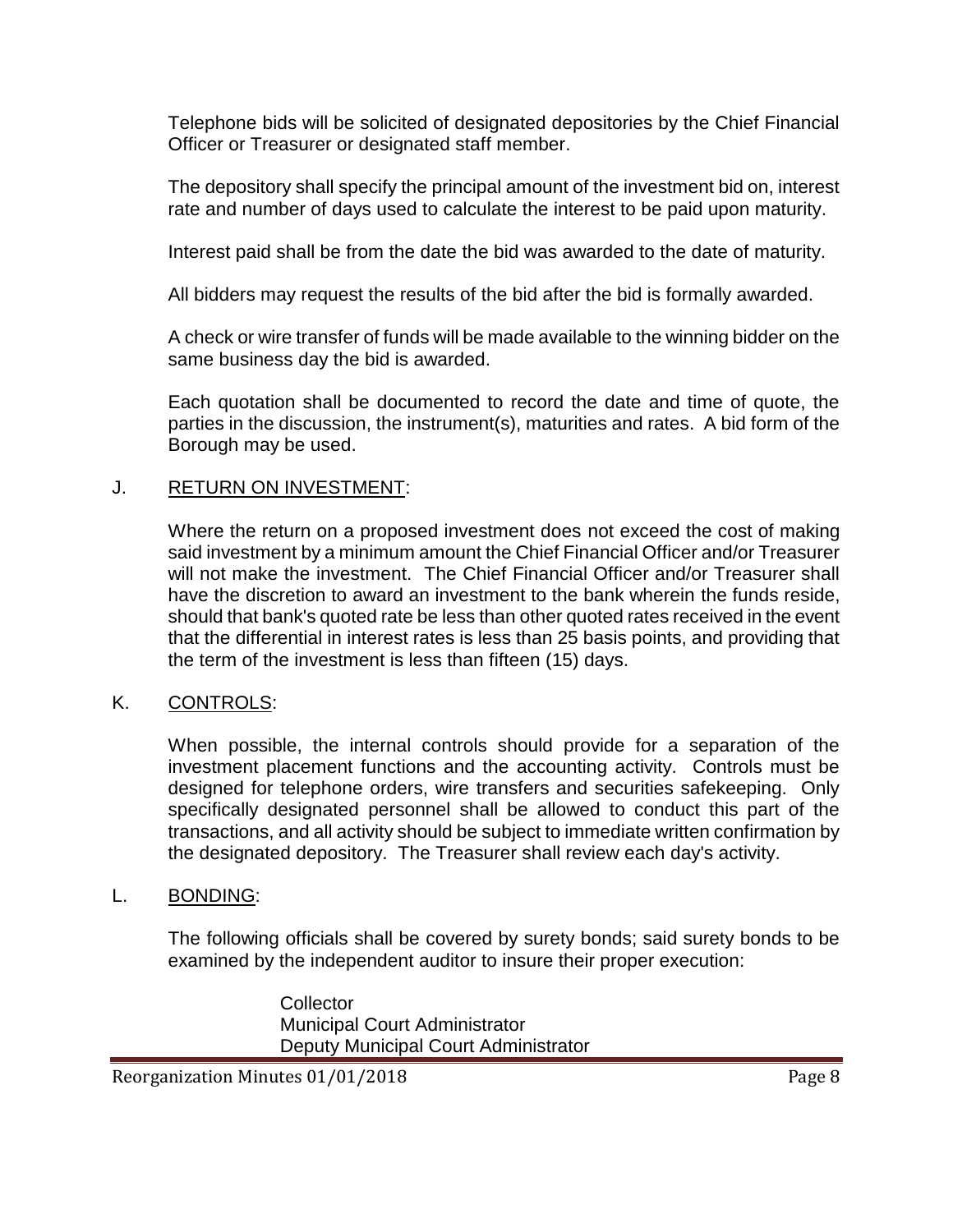# Municipal Court Judge

Staff members of the Department of Finance not covered by separate surety bonds shall be covered by a Public Employee's Faithful Performance Bond in the minimum amount of \$50,000.00.

M. COMPLIANCE:

The Cash Management Plan of the Borough of Totowa shall be subject to the annual audit conducted pursuant to N.J.S. 40A:5-4.

- N. The official charged with the custody of the monies of the Borough of Totowa shall deposit them as designated by the Cash Management Plan and shall thereafter be relieved of any liability or loss of such monies due to the insolvency or closing of any depository designated in the Cash Management Plan pursuant to N.J.S. 40A:5-2.
- O. Where a conflict exists between this Cash Management Plan and State statute, the applicable State statute shall apply.
- P. The Cash Management Plan shall be subject to the approval of the Borough Attorney.

# RESOLUTION NO. 04-2018

BE IT RESOLVED, by the Mayor and Council of the Borough of Totowa that the Mayor, Borough Clerk and the Chief Financial Office/Treasurer be hereby designated as the Official Signatories to sign all checks.

# RESOLUTION NO. 05-2018

BE IT RESOLVED, by the Mayor and Council of the Borough of Totowa that the Tax Collector of the Borough of Totowa be named and designated as the Official Tax Search Officer of the Borough of Totowa.

# RESOLUTION NO. 06-2018

BE IT RESOLVED, by the Mayor and Council of the Borough of Totowa that the Borough Clerk is hereby named and designated as the Official of the Borough of Totowa, to make Official Certificates of Searches as to Municipal Improvements authorized by Ordinances of the Borough of Totowa.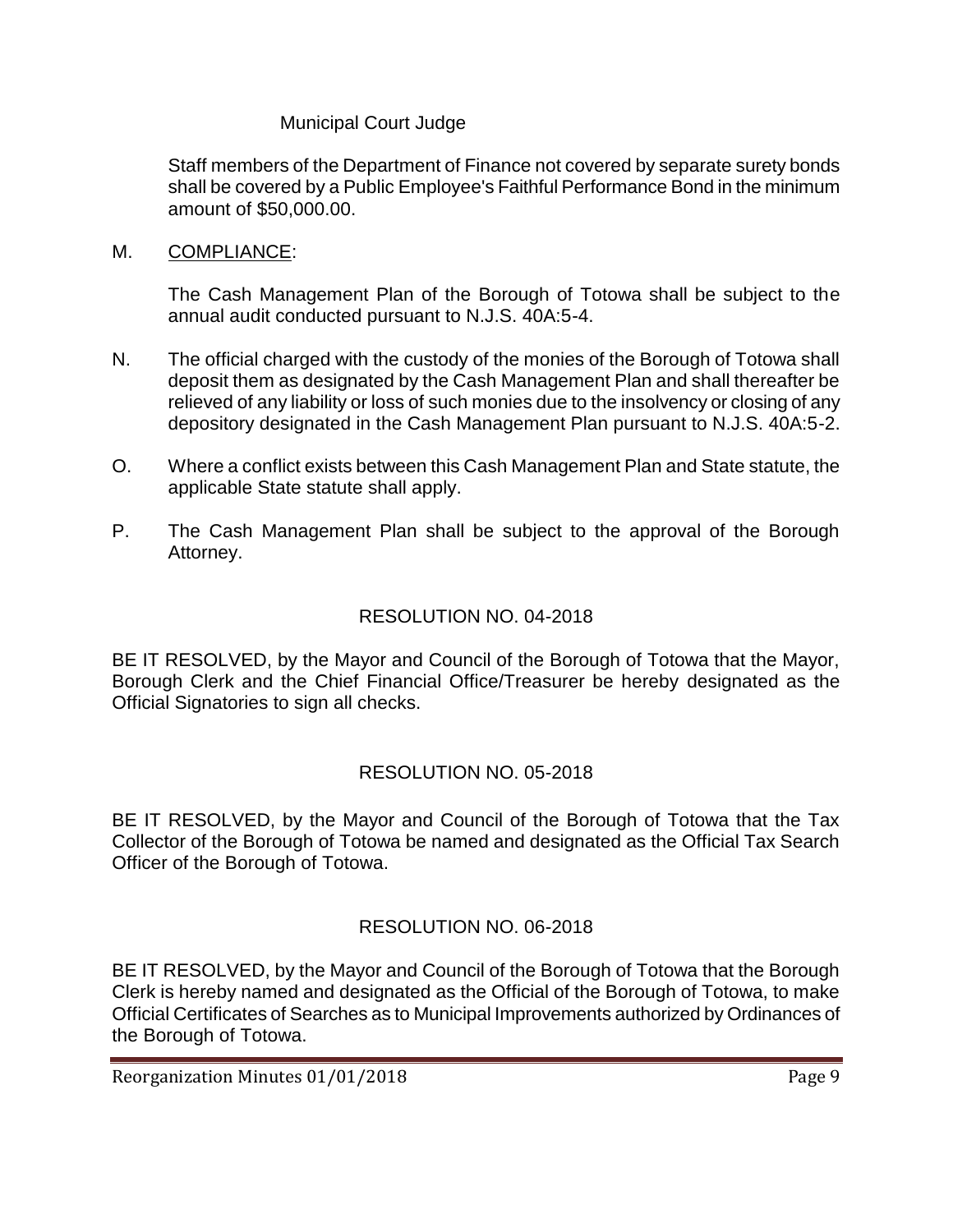# RESOLUTION NO. 07-2018

WHEREAS, it is necessary to have a person responsible for processing of all documents pertaining to the Public Employees Retirement System of the State of New Jersey.

NOW, THEREFORE, BE IT RESOLVED, by the Mayor and Council of the Borough of Totowa that the Borough Clerk is hereby named and designated as the Supervisor Certifying Officer for documents pertaining to the Public Employees Retirement System.

# RESOLUTION NO. 08-2018

WHEREAS, it is necessary to have a person responsible for processing of all documents pertaining to the Police and Fireman's Retirement System of the State of New Jersey.

NOW, THEREFORE, BE IT RESOLVED, by the Mayor and Council of the Borough of Totowa that the Borough Clerk is hereby named and designated as the Supervisor Certifying Officer for documents pertaining to the Police and Fireman's Retirement System.

# RESOLUTION NO. 09-2018

WHEREAS, it is necessary to have a person responsible for the processing of all Social Security Records.

NOW, THEREFORE, BE IT RESOLVED, by the Mayor and Council of the Borough of Totowa that the Chief Financial Officer/Treasurer of the Borough of Totowa be named and designated as the Official in charge of Social Security Records.

# RESOLUTION NO. 10-2018

BE IT RESOLVED, by the Mayor and Council of the Borough of Totowa that the Borough Clerk is hereby named and designated as the Official of the Borough of Totowa, to issue Official Certificates certifying whether or not a sub-division of lands has been recommended by the Planning Board and approved by the Mayor and Council of the Borough of Totowa.

# RESOLUTION NO. 11-2018

WHEREAS, the Mayor and Council of the Borough of Totowa must establish the interest rate for the delinquent taxes for the year 2018.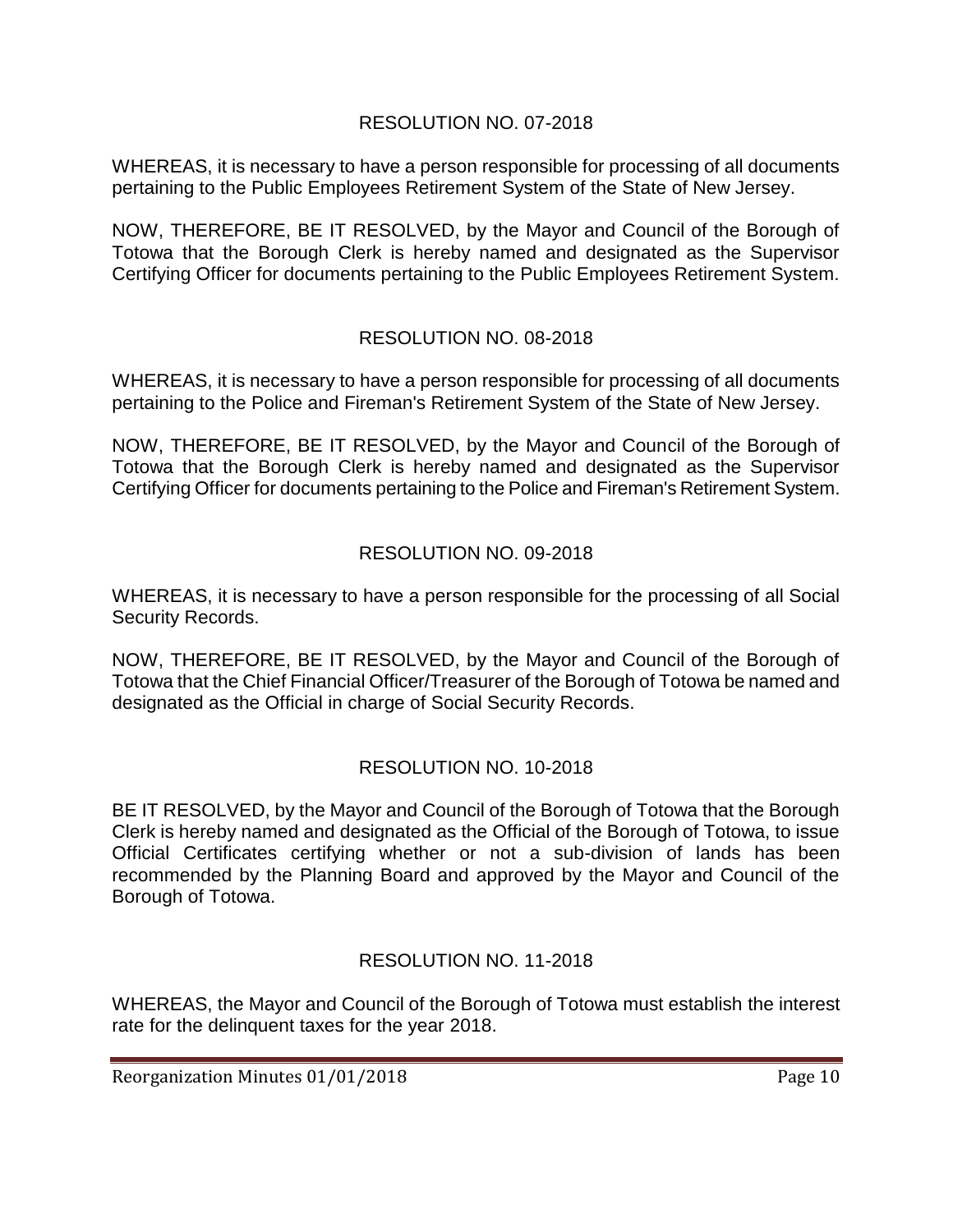NOW, THEREFORE, BE IT RESOLVED, by the Mayor and Council of the Borough of Totowa that the Tax Collector is hereby authorized and directed to charge interest on delinquent taxes and assessment accounts as follows:

| First 10 days of Tax Payments                                        | No Penalty |
|----------------------------------------------------------------------|------------|
| Thereafter from the due date of<br>Tax Payments for the 1st \$1,500. | 8%         |
| Thereafter, the balance in<br>excess of \$1,500.                     | 18%        |

And in addition to, in accordance with N.J.S.A. 54:4-67 as amended, the following schedule shall apply:

| Up to \$1,500. delinguency                                                                                   | 8%  |
|--------------------------------------------------------------------------------------------------------------|-----|
| Over \$1,500. delinquency                                                                                    | 18% |
| Additional penalty for a delinquency<br>over \$10,000. if not paid prior to<br>the end of the calendar year. |     |

# RESOLUTION NO. 12-2018

WHEREAS, the Mayor and Council of the Borough of Totowa must establish the interest rate for the delinquent water bills for the year 2018.

NOW, THEREFORE, BE IT RESOLVED, by the Mayor and Council of the Borough of Totowa that the Water Registrar is hereby authorized and directed to charge interest on delinquent water accounts as follows:

| First 30 days of Water Payments                                        | No Penalty |
|------------------------------------------------------------------------|------------|
| Thereafter from the due date of<br>Water Payments for the 1st \$1,500. | 8%         |
| Thereafter, the balance in<br>excess of \$1,500.                       | 18%        |

And in addition to, in accordance with N.J.S.A. 54:4-67 as amended, the following schedule shall apply: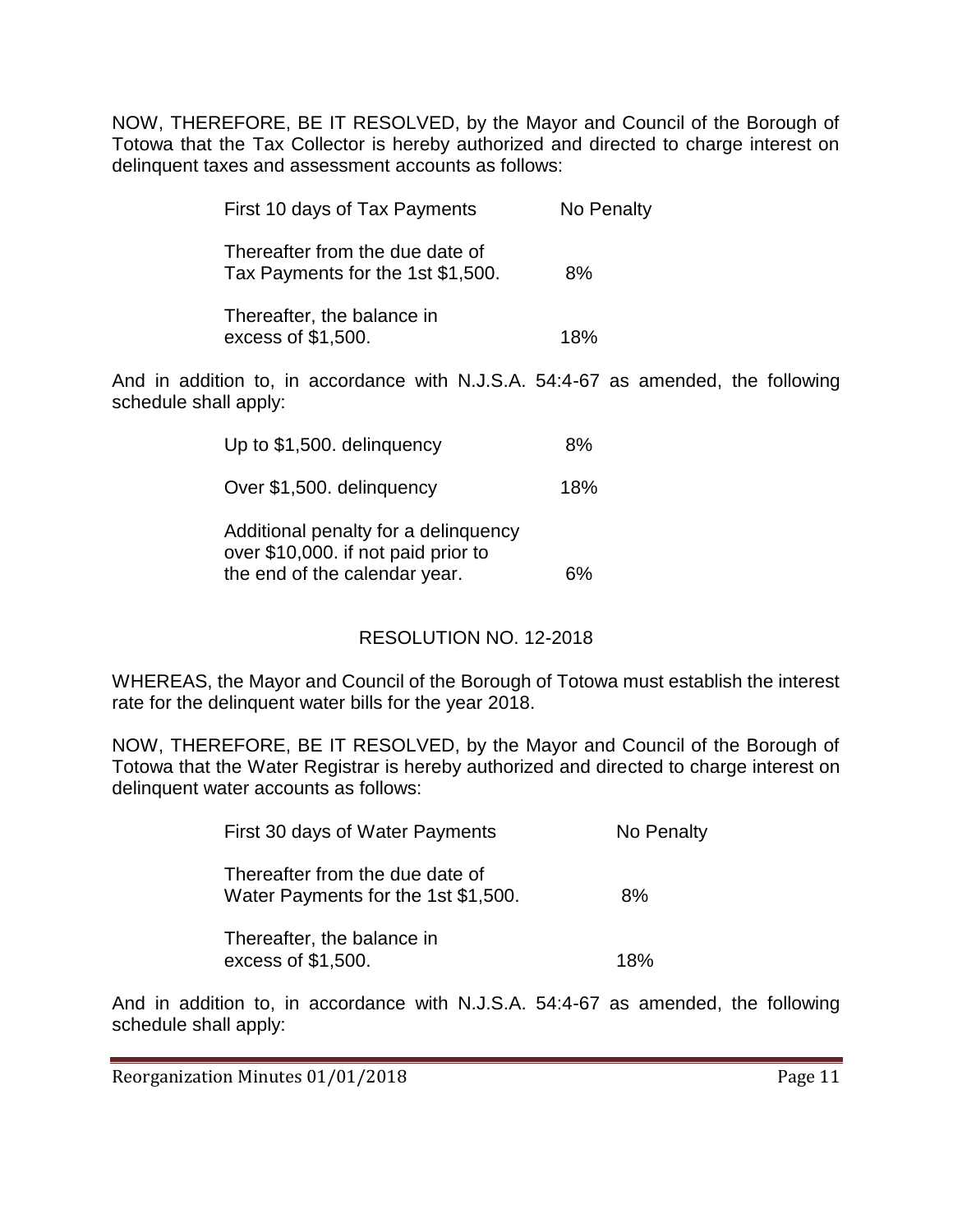| Up to \$1,500. delinguency                                                  | 8%  |
|-----------------------------------------------------------------------------|-----|
| Over \$1,500. delinguency                                                   | 18% |
| Additional penalty for a delinguency<br>over \$10,000. if not paid prior to |     |
| the end of the calendar year.                                               |     |

# RESOLUTION NO. 13-2018

BE IT RESOLVED, by the Mayor and Council of the Borough of Totowa that appointments of officers and employees, contracts and authorizations for services which were performed during the year 2017 and previously approved, be and are hereby ratified by the Mayor and Council for the Year 2018.

# RESOLUTION NO. 14-2018

WHEREAS, there is a need to designate the Official Signatories for Municipal Court General Account and Bail Account Checks.

NOW, THEREFORE, BE IT RESOLVED, by the Mayor and Council of the Borough of Totowa that the Municipal Court Judge, Court Administrator, Deputy Court Administrator and Violations Clerk be hereby designated as the Official Signatories to sign all Municipal Court General Account and Bail Account Checks.

BE IT FURTHER RESOLVED, by the Mayor and Council of the Borough of Totowa that any two (2) of the above mentioned four (4) employees will be permitted to sign the checks at any given time.

# RESOLUTION NO. 15-2018

#### RESOLUTION OF THE MAYOR AND COUNCIL OF THE BOROUGH OF TOTOWA DESIGNATING A PUBLIC AGENCY COMPLIANCE OFFICER

WHEREAS, the New Jersey Department of the Treasury, Division of Contract Compliance and Equal Employment Opportunity in Public Contracts ("Division of Contract Compliance") is charged with enforcing the provisions of N.J.S.A. 10:5-31 et seq; and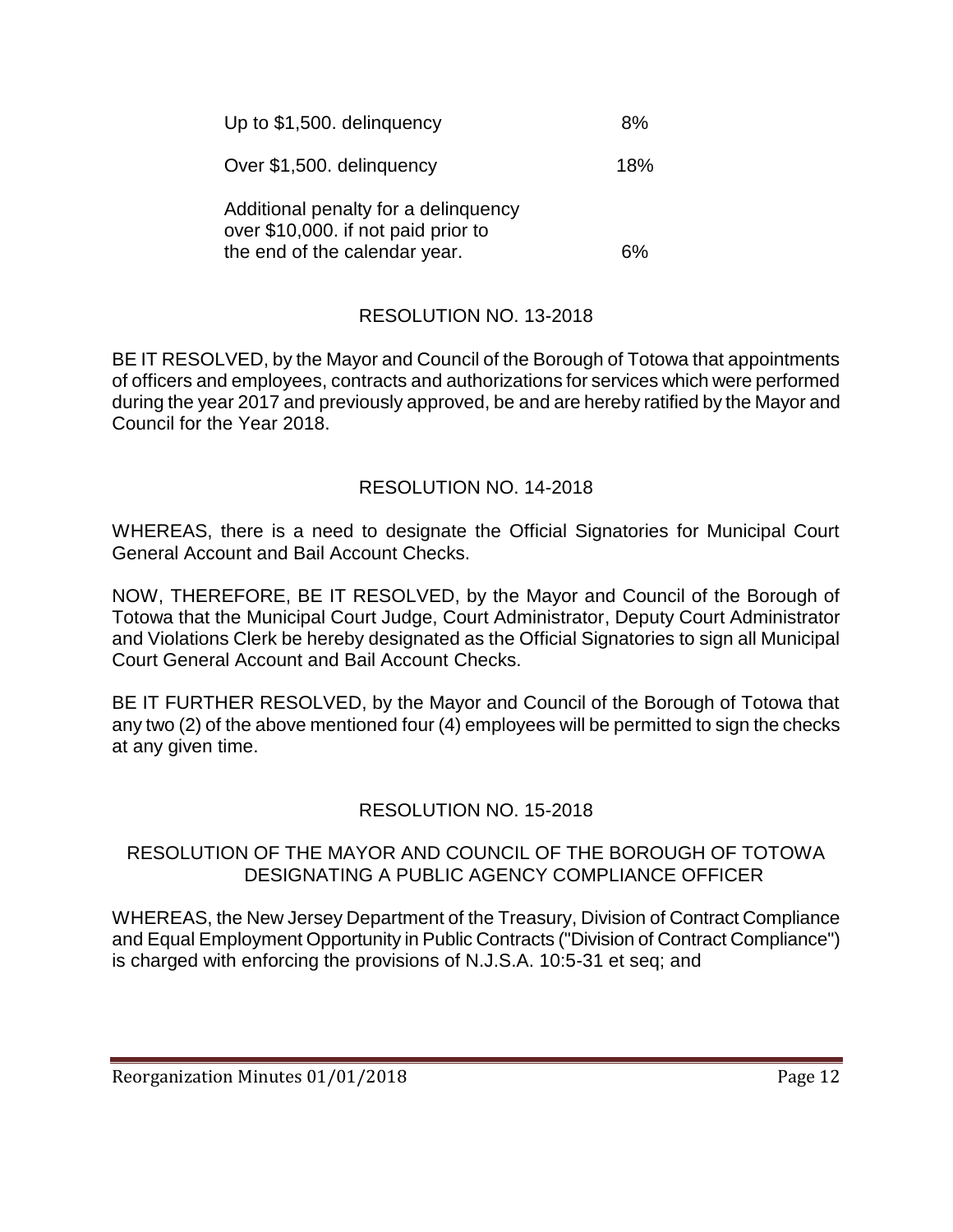WHEREAS, the N.J.S.A. 10:5-31 provides that no public contract can be awarded nor any monies paid until the prospective contractor has agreed to comply with the approved Affirmative Action Plan; and

WHEREAS, in accordance with N.J.A.C. 17:27-3.5, all New Jersey Public Agencies and Municipalities are required to annually designate a Public Agency Compliance Officer ("P.A.C.O.") and submit the name of the P.A.C.O. to the Division of Contract Compliance.

NOW, THEREFORE, BE IT RESOLVED, by the Mayor and Council of the Borough of Totowa that Joseph Wassel, RMC, Municipal Clerk, is hereby designated as the Public Agency Compliance Officer for the Borough of Totowa.

BE IT FURTHER RESOLVED that a copy of this Resolution be forwarded to the Division of Contract Compliance.

# RESOLUTION NO. 16-2018

#### AUTHORIZING AND ADOPTING A STANDARD TORT CLAIM NOTICE FORM

WHEREAS, the Borough of Totowa is a member of the Garden State Municipal Joint Insurance Fund ("GSMJIF"); and

WHEREAS, the "GSMJIF" and the Borough of Totowa have determined that it is reasonable and necessary to develop a standard form and procedure by which persons are required to notify the Borough of Totowa of claims which arise under the authority of the N.J.S.A. 59:1-1, et seq. ("Tort Claims Act").

NOW, THEREFORE, BE IT RESOLVED, that the Mayor and Council of the Borough of Totowa hereby adopts the Tort Claim Notice Form in the format attached hereto.

# RESOLUTION NO. 17-2018

Resolution to introduce and adopt the 2018 Temporary Budget of the Borough of Totowa.

There was a motion by Councilman Picarelli, seconded by Councilman D'Angelo that the foregoing resolutions be adopted. On roll call vote, all members of the Council present voted in the affirmative.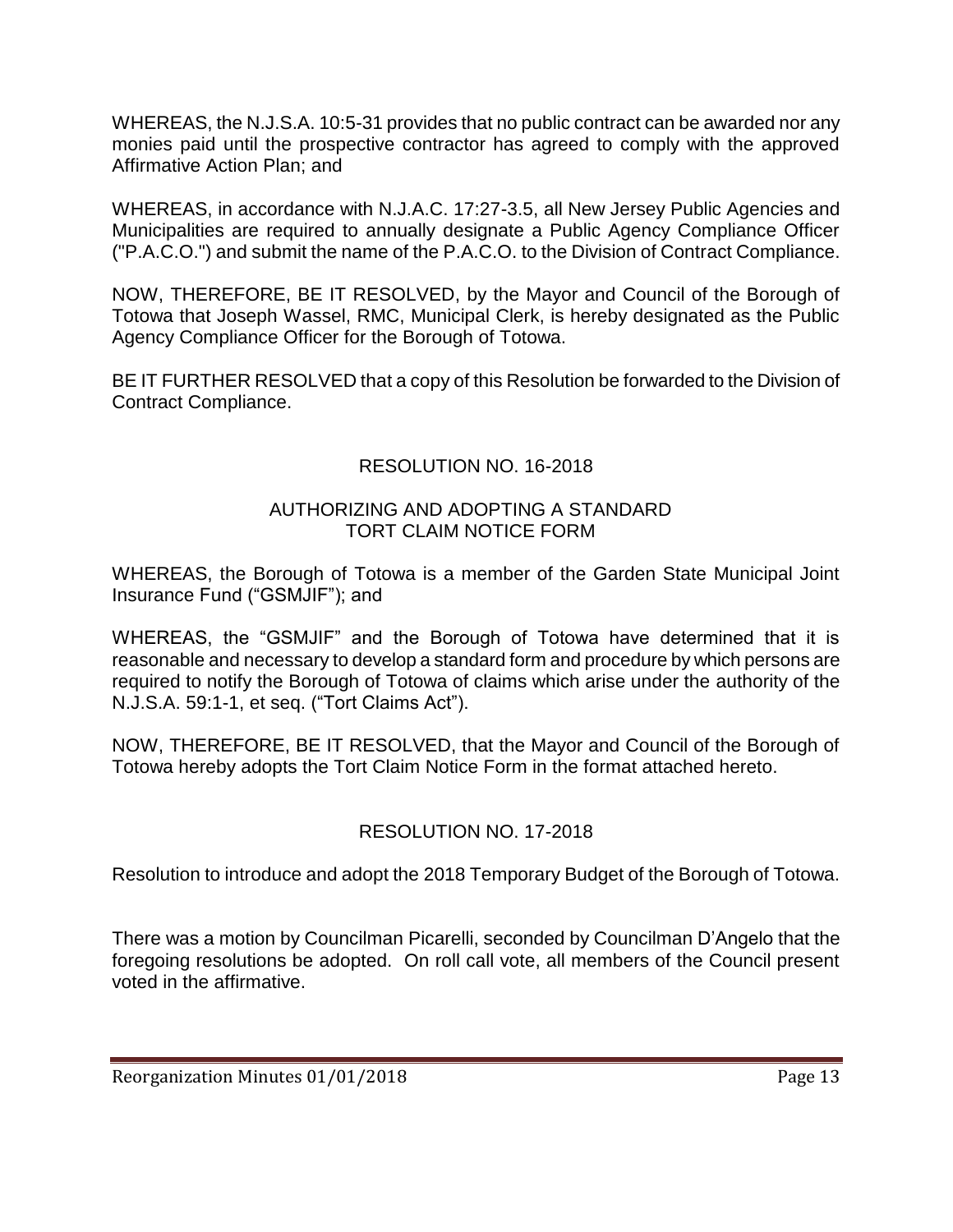There was a motion by Councilman Picarelli, seconded by Councilman D'Angelo to approve Resolution No. 2018-01 for the payment of bills. On roll call vote, all members of the Council present voted in the affirmative.

Mayor Coiro made the following appointments with the advice and consent of the Council for the year 2018 or for the term appointed.

#### APPOINTMENTS

| <b>POSITION</b>                                       | <b>TERM/YEARS</b> | <b>APPOINTED</b>                    |
|-------------------------------------------------------|-------------------|-------------------------------------|
| <b>Deputy Municipal Clerk</b>                         | 1                 | Kathryn Wasilewski                  |
| <b>Municipal Attorney</b>                             | 1                 | Kristin M. Corrado                  |
| <b>Tax Appeal Attorney</b>                            | 1                 | <b>Reddin Masri</b>                 |
| <b>Tax Appeal Consultant</b>                          |                   |                                     |
| <b>Municipal Auditor</b>                              | 1                 | Lerch, Vinci & Higgins              |
| <b>Municipal Engineer</b>                             | 1                 | <b>Alaimo Engineering</b>           |
| <b>Municipal Planner</b>                              |                   | <b>Maser Consulting</b>             |
| <b>Risk Management Consultant</b>                     | 1                 | Sanders Reynoso                     |
| <b>Bonding Attorney</b>                               |                   | McManimon, S & B                    |
| <b>Special Counsel</b>                                | 1                 | McManimon, S & B                    |
| <b>Grant Writer</b>                                   | 1                 | <b>Millennium Strategies</b>        |
| <b>Animal Control Officer</b>                         | 1                 |                                     |
| <b>Chief Financial Officer/Treasurer</b>              | 4                 | Lisa Nash                           |
| <b>Tax Collector</b>                                  | 4                 | <b>Elaine Reddin</b>                |
| <b>Public Works Superintendent</b>                    | 3                 | <b>James Niland</b>                 |
| <b>Licensed Water Operator</b>                        | 1                 | <b>Michael Paese</b>                |
| Water Registrar                                       | 1                 | Jennifer Bernardo                   |
| Deputy Water Registrar                                | 1                 | John Waryas                         |
| Prosecutor                                            |                   | Donald S. DeDio                     |
| <b>Prosecutor's Assistant</b>                         | 1                 | <b>Colby Bierach</b>                |
| <b>Substitute Prosecutor</b>                          | 1                 | <b>Scott Fahrney</b>                |
| <b>Public Defender</b>                                | 1                 | <b>Ramsey Merhi</b>                 |
| <b>Court Administrator</b>                            | 1                 | Maryann Coral                       |
| Deputy Court Administrator<br><b>Violations Clerk</b> |                   | Keri Giacchi                        |
|                                                       | 1                 |                                     |
| <b>Violations Clerk</b>                               | 1                 | <b>Irine Upritchard</b>             |
| <b>Police Dispatcher</b>                              | 1                 | Mary Picarelli<br><b>Carl Baker</b> |
| <b>Police Dispatcher</b>                              | 1                 | Daniel Urban                        |
| <b>Police Dispatcher</b><br>Police Matron-P/T         |                   |                                     |
|                                                       |                   |                                     |
| <b>First Aid Director</b>                             | 1                 | <b>Matthew Barbieri</b>             |
| Police & Fire Mechanic                                |                   | Fred Dell'Aquila                    |

Reorganization Minutes 01/01/2018 entitled to the Page 14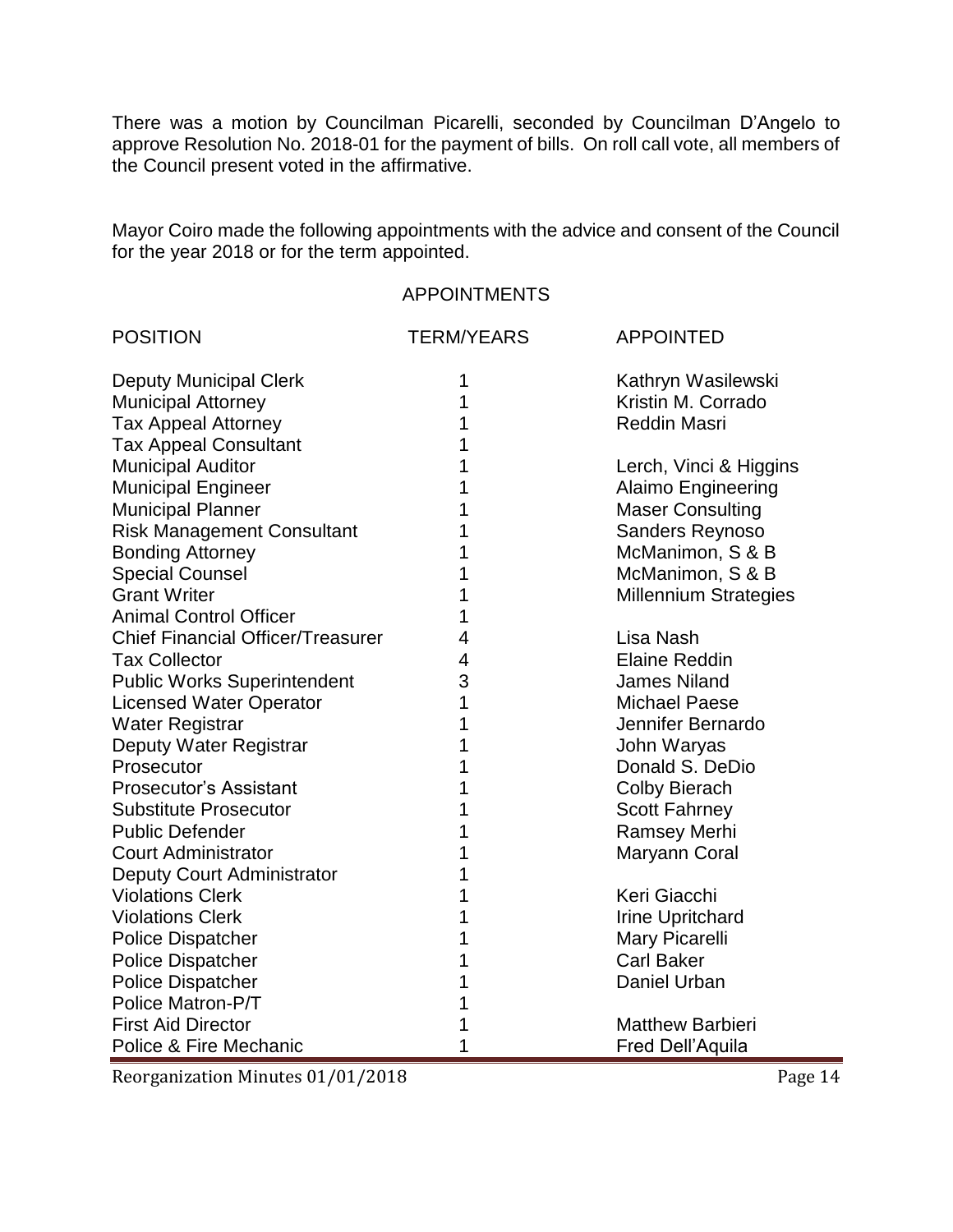| <b>Fire Official</b>                  | 1              | Allen Del Vecchio          |
|---------------------------------------|----------------|----------------------------|
| Fire Inspector                        | 1              | <b>Richard Schopperth</b>  |
| Fire Inspector                        | 1              | <b>Vincent Marciano</b>    |
| <b>Construction Official</b>          | 1              | Allan Burghardt            |
| <b>Building Sub-Code Official</b>     | 1              | Allan Burghardt            |
| <b>Assistant Zoning Official</b>      | 1              | Allan Burghardt            |
| <b>Code Enforcement Officer</b>       | 1              | Allan Burghardt            |
| <b>Zoning Officer</b>                 | 1              | John Waryas                |
| <b>Property Maintenance Inspector</b> | 1              | <b>Philip Puglise</b>      |
| <b>Property Maintenance Inspector</b> | 1              | James Booth                |
| Zoning Inspector                      | 1              | James Booth                |
| Deputy Zoning Officer                 | 1              | <b>Philip Puglise</b>      |
| <b>Plumbing Sub-Code Official</b>     | 1              | <b>Michael Baker</b>       |
| <b>Electrical Sub-Code Official</b>   | 1              | <b>Vincent Marciano</b>    |
| <b>Fire Sub-Code Official</b>         | 1              | <b>Richard Schopperth</b>  |
| <b>Projects Manager</b>               | 1              | John Waryas                |
| <b>Housing Officer</b>                | 1              | Allan Burghardt            |
| <b>Housing Officer</b>                | 1              | <b>Philip Puglise</b>      |
| <b>Housing Officer</b>                | 1              | <b>Allen Del Vecchio</b>   |
| <b>Housing Officer</b>                | 1              | James Booth                |
| <b>Board of Assessments</b>           | 1              | <b>Brian Sullivan</b>      |
| <b>Board of Assessments</b>           | 1              | Brendan Mulligan           |
| <b>Board of Assessments</b>           | 1              | Giovanni D'Ambrosio        |
| Board of Adjustment                   | 4              | Giovanni D'Ambrosio        |
| <b>Board of Adjustment</b>            | 4              | Ernest Bavazzano           |
| Board of Adjustment (Alt. 2)          | $\overline{2}$ | <b>Robert Korsakoff</b>    |
| <b>Board of Health</b>                | $\overline{4}$ | Gregory Luciano            |
| <b>Board of Health</b>                | 4              | Patricia Manzo             |
| <b>Library Board</b>                  | 5              | <b>Thomas Watkins</b>      |
| Library (Mayor's Alternate)           | 1              | Debra Andriani             |
| <b>Parking Utility Commission</b>     | 1              | Anne Krautheim             |
| <b>Parking Utility Commission</b>     | $\overline{2}$ | Amy Coiro                  |
| <b>Parking Utility Commission</b>     | 3              | <b>Brendan Murphy</b>      |
| <b>Parking Utility Commission</b>     | 4              | Kevin Walsh                |
| <b>Parking Utility Commission</b>     | 5              | <b>Richard Brigliadoro</b> |
| <b>School Crossing Guard</b>          | 1              | Lori Ann Badan             |
| <b>School Crossing Guard</b>          | 1              | Michelle DiGangi           |
| <b>School Crossing Guard</b>          | 1              | <b>Lisa Frederick</b>      |
| <b>School Crossing Guard</b>          | 1              | <b>Sharon Maley</b>        |
| <b>School Crossing Guard</b>          | 1              | Stephanie Masi             |
| <b>School Crossing Guard</b>          | 1              | Danielle Matthaei          |
| <b>School Crossing Guard</b>          | 1              | Diana Ricciardelli         |
| <b>School Crossing Guard</b>          | 1              | Robin Romei                |
| <b>School Crossing Guard</b>          | 1              | Carlo Santaniello          |

Reorganization Minutes 01/01/2018 Page 15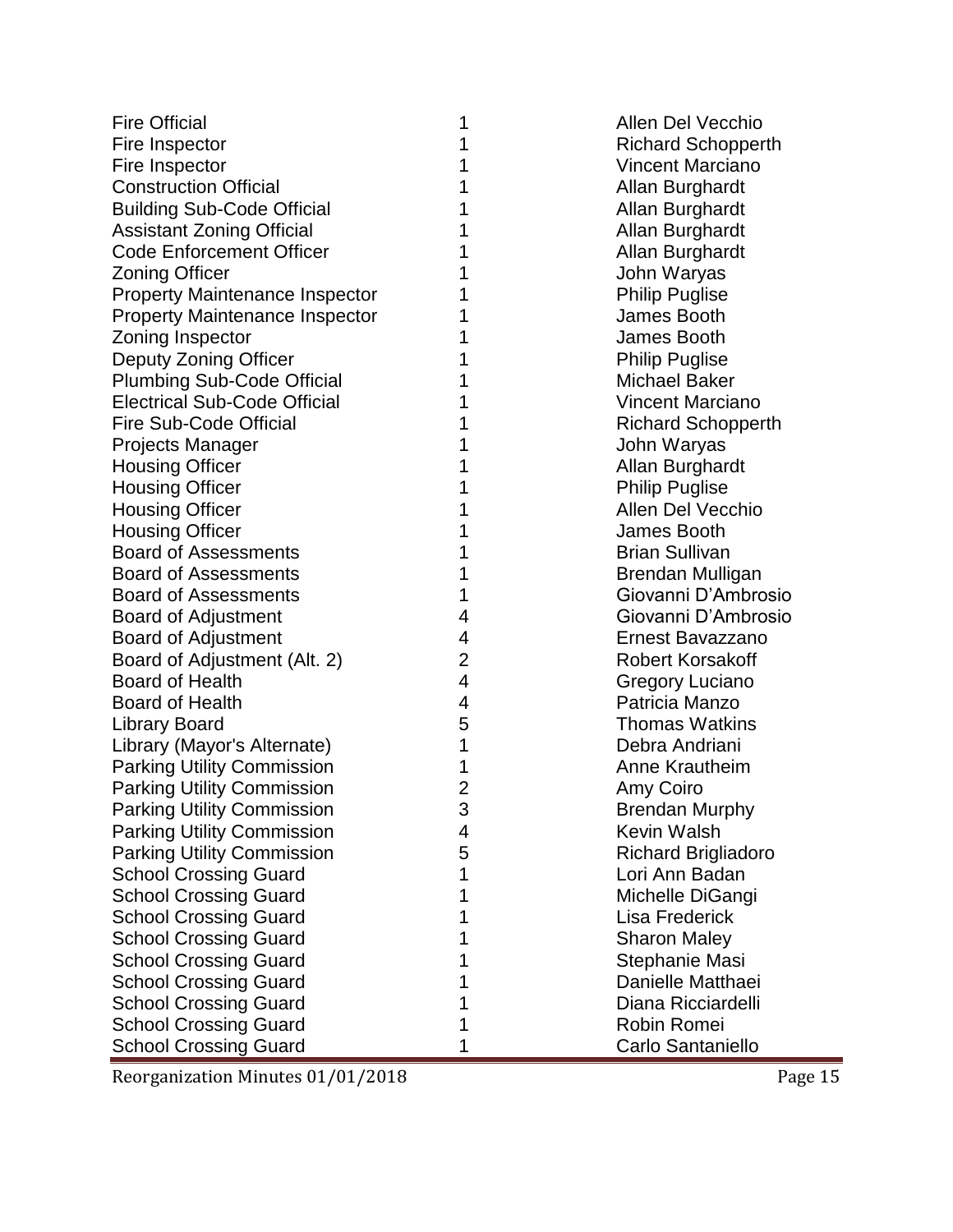| <b>School Crossing Guard</b> | Mary Ann Santaniello            |
|------------------------------|---------------------------------|
| <b>School Crossing Guard</b> | Linda Savage                    |
| <b>School Crossing Guard</b> | Toni Ann Shpiruk                |
| <b>School Crossing Guard</b> | <b>Denise Tillie</b>            |
| <b>School Crossing Guard</b> | Leticia Valentin                |
| <b>School Crossing Guard</b> | Pauline Vander Berg             |
| <b>School Crossing Guard</b> | <b>Frances Vogt</b>             |
| Physician & Surgeon          | Joseph Vitale                   |
| Physician & Surgeon          | <b>Francis Ferrante</b>         |
| Physician & Surgeon          | John Ambrose                    |
| Physician & Surgeon          | Marzena Odorczuk                |
| Physician & Surgeon          | <b>Scott Coleman</b>            |
| Physician & Surgeon          | Francesco Lima                  |
| Chaplain                     | Fr. Patrick Ryan                |
| Chaplain                     | <b>Rev. Teresita Matos-Post</b> |
|                              |                                 |

For each of the aforementioned appointments, there was a motion by Councilman D'Angelo, seconded by Councilwoman Fontanella to confirm the appointments. On roll call vote, all members of the Council present voted in the affirmative. For Police Dispatcher (Mary Picarelli), Councilman Picarelli abstained from the voting on this appointment. For Library Board (Mayor's Alternate), Councilwoman Andriani abstained from the voting on this appointment.

There was a motion by Councilman D'Angelo, seconded by Councilwoman Fontanella to adopt the following professional resolution for the Attorney. On roll call vote, all members of the Council present voted in the affirmative.

# RESOLUTION NO. 18-2018

# RESOLUTION AUTHORIZING CONTRACT FOR PROFESSIONAL LEGAL SERVICES FOR 2018

WHEREAS, the Borough of Totowa requires the services of an attorney to serve as the Municipal Attorney for the Borough of Totowa and represent the interests of the Borough of Totowa; and

WHEREAS, the professional services to be provided by the Municipal Attorney include but are not limited to attending all meetings of the Mayor and Council and Committee meetings as required; preparing Resolutions, Ordinances and contracts; reviewing documents as requested; and performing all general legal services as needed; and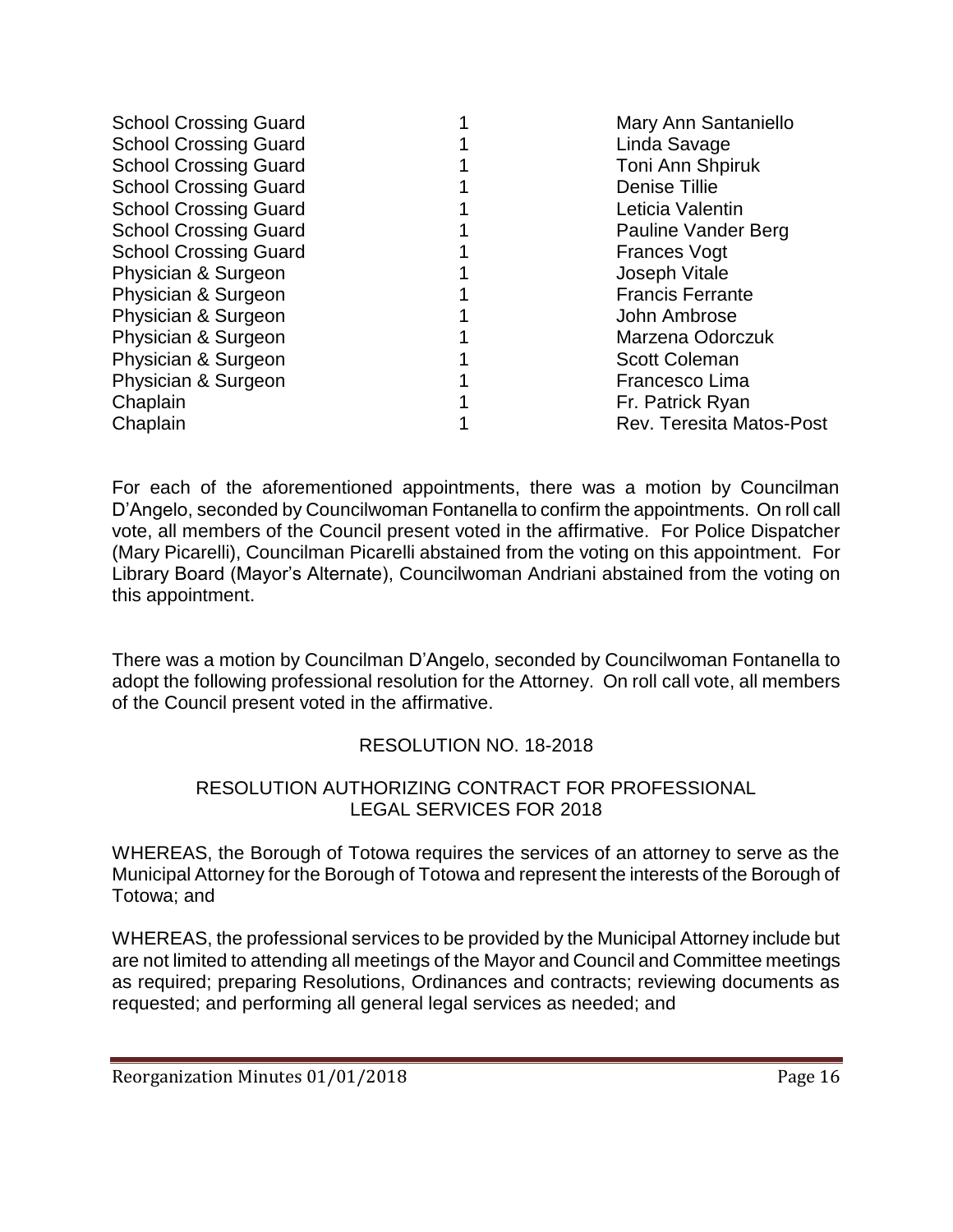WHEREAS, the Mayor and Council of the Borough of Totowa did advertise for receipt of sealed proposals for the professional legal services in accordance with its specifications entitled "Request for Proposals for the Position of Municipal Attorney for the Borough of Totowa"; and

WHEREAS, the Borough of Totowa did receive proposals at its Municipal Building on December 20, 2017; and

WHEREAS, the Finance and Administration Committee did examine all proposals for professional legal services; and

WHEREAS, Kristin M. Corrado, Esq., Corrado & Corrado, Esqs., 142 Totowa Road, Suite 2, Totowa, New Jersey 07512, has submitted a proposal to provide the professional legal services, a copy of which is on file in the office of the Borough of Totowa Municipal Clerk; and

WHEREAS, Kristin M. Corrado, Esq., possesses the necessary experience and expertise to provide the professional legal services; and

WHEREAS, for providing the required services, the Borough of Totowa will compensate Kristin M. Corrado, Esq. in accordance with the Fee Schedule set forth in his proposal; and

WHEREAS, the term of this contract shall be for a period of one year commencing on January 1, 2018 and terminating on December 31, 2018; and

WHEREAS, the professional legal services shall be awarded as a fair and open contract pursuant to the provisions of N.J.S.A. 19:44A-20.4 et seq.

NOW, THEREFORE, BE IT RESOLVED, that the Mayor and Council of the Borough of Totowa do hereby authorize the Borough of Totowa to enter into a contract with Kristin M. Corrado, Esq., Corrado & Corrado, Esqs., to serve as the Borough of Totowa Municipal Attorney and provide professional legal services.

BE IT FURTHER RESOLVED, that the Municipal Council of the Borough of Totowa does hereby authorize the Mayor and Municipal Clerk to execute any and all necessary instruments relating thereto.

There was a motion by Councilman D'Angelo, seconded by Councilwoman Fontanella to adopt the following professional resolution for the Tax Appeal Attorney. On roll call vote, all members of the Council present voted in the affirmative.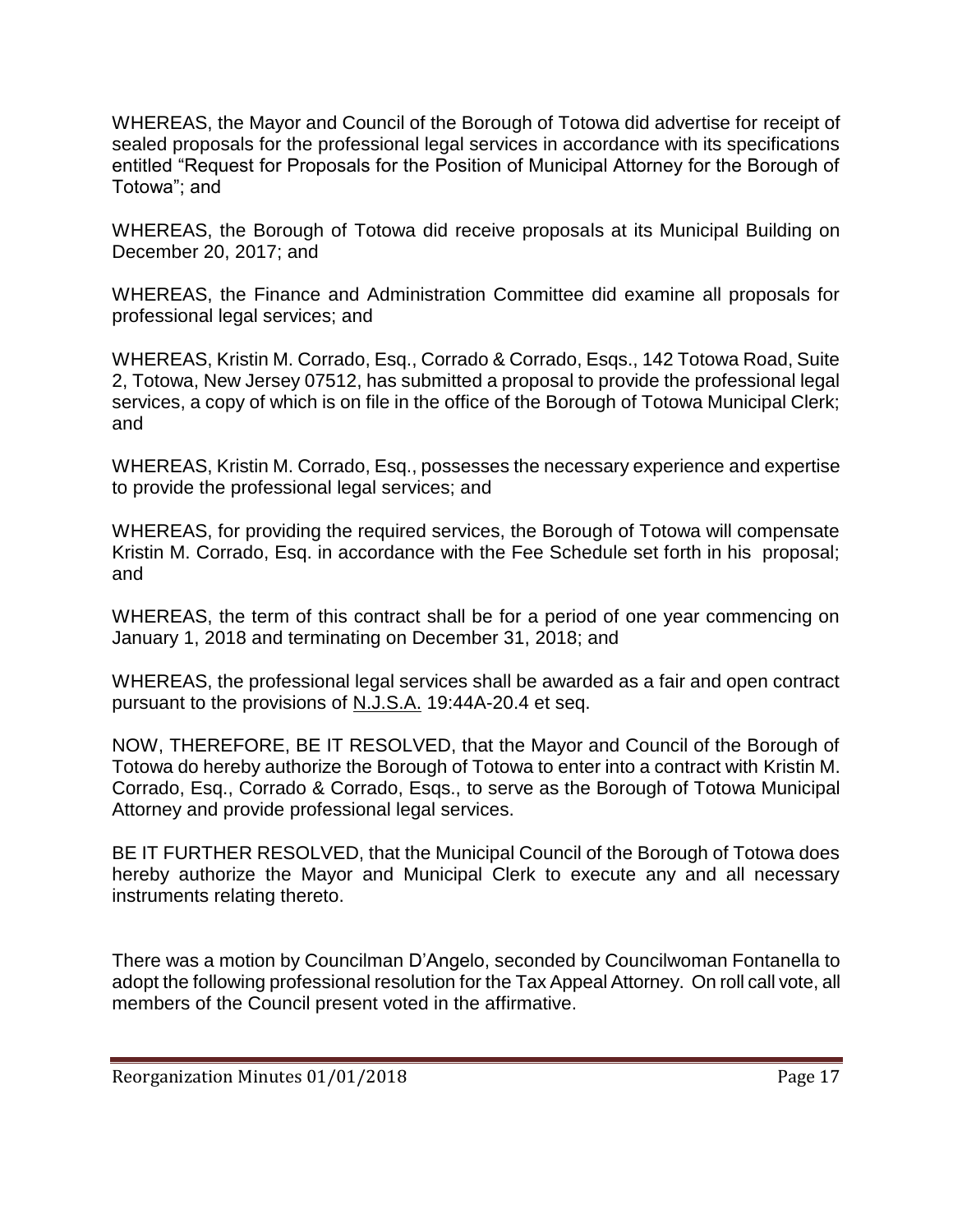# RESOLUTION NO. 19-2018

#### RESOLUTION AUTHORIZING CONTRACT FOR PROFESSIONAL LEGAL SERVICES FOR 2018 TAX APPEALS

WHEREAS, the Borough of Totowa requires the services of an attorney to serve as Special Tax Counsel for the Borough of Totowa; and

WHEREAS, the professional services to be provided by the Tax Attorney include but are not limited to defending against all tax appeals filed against the Borough of Totowa; and

WHEREAS, the Mayor and Council of the Borough of Totowa did advertise for receipt of sealed proposals for the professional legal services in accordance with its specifications entitled "Request for Proposals for the Position of Tax Attorney for the Borough of Totowa"; and

WHEREAS, the Borough of Totowa did receive proposals at its Municipal Building on December 20, 2017; and

WHEREAS, the Finance and Administration Committee did examine all proposals for professional legal services; and

WHEREAS, Raymond Reddin, Esq., Reddin Masri, LLC, 485 Totowa Road, Totowa, New Jersey 07512, has submitted a proposal to provide the professional legal services, a copy of which is on file in the office of the Borough of Totowa Municipal Clerk; and

WHEREAS, Raymond Reddin, Esq. possesses the necessary experience and expertise to provide the professional legal services; and

WHEREAS, for providing the required services, the Borough of Totowa will compensate Raymond Reddin, Esq. in accordance with the Fee Schedule set forth in his proposal not to exceed the sum of \$15,000.00; and

WHEREAS, the term of this contract shall be for a period of one year commencing on January 1, 2018 and terminating on December 31, 2018; and

WHEREAS, the professional legal services shall be awarded as a fair and open contract pursuant to the provisions of N.J.S.A. 19:44A-20.4 et seq.

NOW, THEREFORE, BE IT RESOLVED, that the Mayor and Council of the Borough of Totowa do hereby authorize the Borough of Totowa to enter into a contract with Raymond Reddin, Esq. Reddin Masri, LLC, to serve as the Borough of Totowa Tax Attorney and provide professional legal services.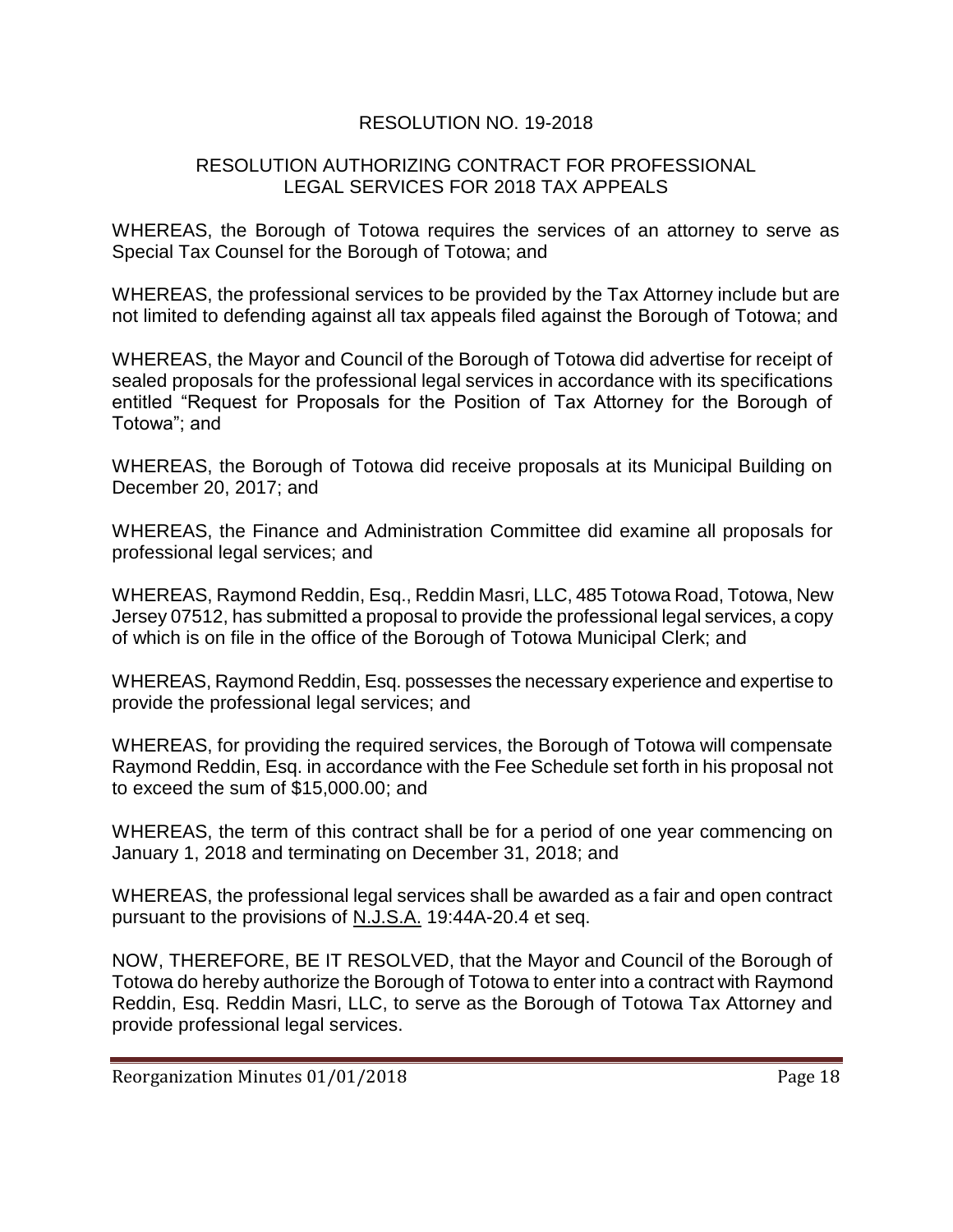BE IT FURTHER RESOLVED, that the Municipal Council of the Borough of Totowa does hereby authorize the Mayor and Municipal Clerk to execute any and all necessary instruments relating thereto.

There was a motion by Councilman D'Angelo, seconded by Councilwoman Fontanella to adopt the following professional resolution for the Auditor. On roll call vote, all members of the Council present voted in the affirmative.

# RESOLUTION NO. 20-2018

## RESOLUTION AUTHORIZING CONTRACT FOR PROFESSIONAL AUDITING SERVICES FOR 2018

WHEREAS, the Mayor and Council of the Borough of Totowa desire to retain the services of a professional accounting firm to serve as the Municipal Auditor for the Borough of Totowa; and

WHEREAS, the professional services to be provided by the Municipal Auditor include but are not limited to auditing the financial statements for the Borough of Totowa; preparing the unaudited annual financial statement; review and certification of the annual budget; and preparing the annual debt statement and performing all general auditing services as needed; and

WHEREAS, the Mayor and Council of the Borough of Totowa did advertise for receipt of sealed proposals for the professional auditing services in accordance with its specifications entitled "Request for Proposals for the Position of Municipal Auditor for the Borough of Totowa"; and

WHEREAS, the Borough of Totowa did receive proposals at its Municipal Building on December 20, 2017; and

WHEREAS, the Finance and Administration Committee did examine all proposals for professional auditing services; and

WHEREAS, Lerch, Vinci & Higgins, LLP, a New Jersey Limited Liability Partnership having its principal place of business at 17-17 Route 208, Fair Lawn, New Jersey 07410, has submitted a proposal to provide the required auditing services, a copy of which is on file in the office of the Borough of Totowa Municipal Clerk; and

WHEREAS, the firm of Lerch, Vinci & Higgins, LLP possesses the necessary experience and expertise to perform the professional auditing services; and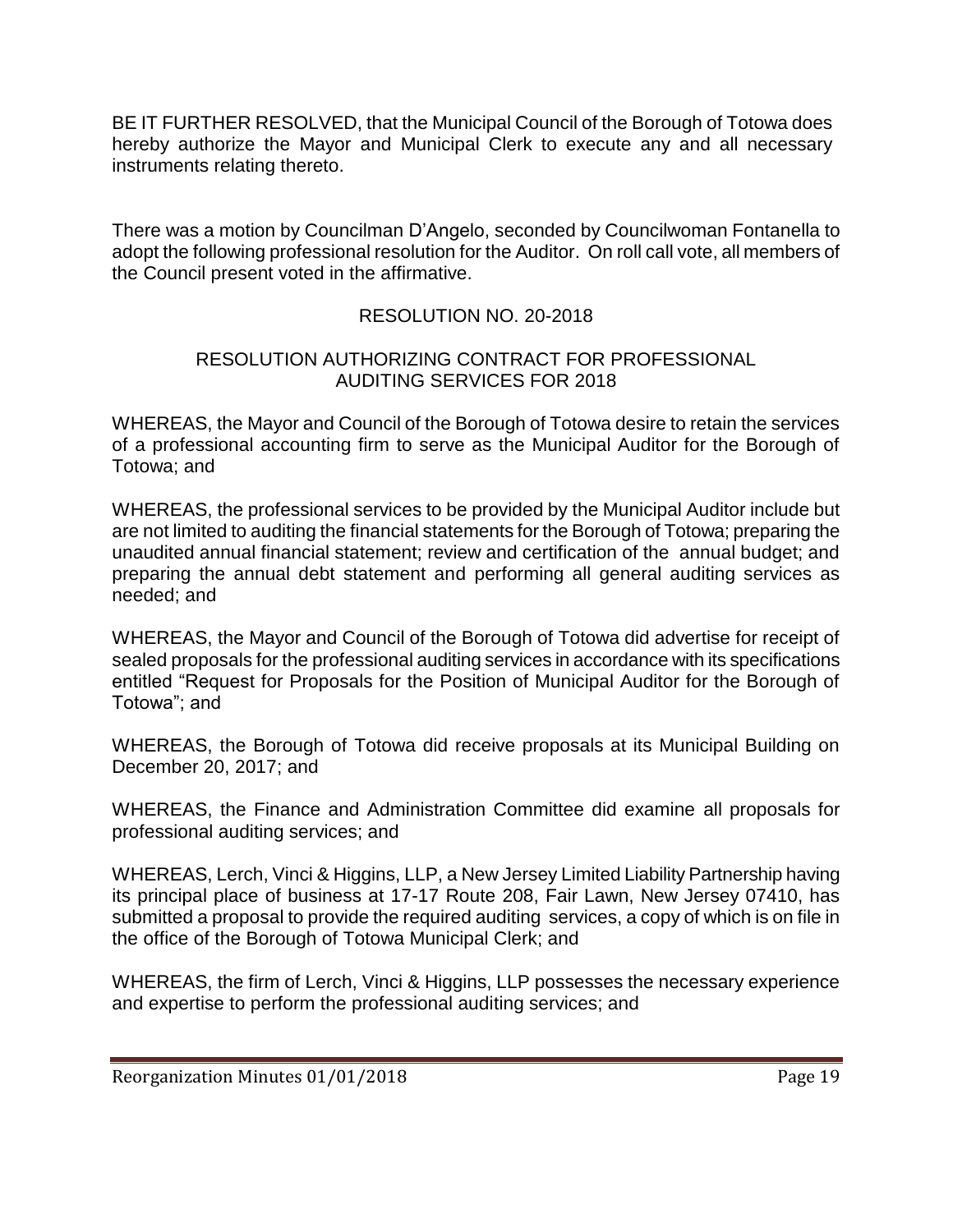WHEREAS, for providing the required services, the Borough of Totowa will compensate Lerch, Vinci & Higgins, LLP in accordance with their proposal; and

WHEREAS, the term of this contract shall be for a period of one year commencing on January 1, 2018 and terminating on December 31, 2018; and

WHEREAS, the professional auditing services shall be awarded as a fair and open contract pursuant to the provisions of N.J.S.A. 19:44A-20.4 et seq.

NOW, THEREFORE, BE IT RESOLVED, that the Mayor and Council of the Borough of Totowa do hereby authorize the Borough of Totowa to enter into a contract with Lerch, Vinci & Higgins, LLP to serve as the Borough of Totowa Municipal Auditor and provide professional auditing services.

NOW, BE IT FURTHER RESOLVED, that the Municipal Council of the Borough of Totowa does hereby authorize the Mayor and Municipal Clerk to execute any and all necessary instruments relating thereto.

There was a motion by Councilman D'Angelo, seconded by Councilwoman Fontanella to adopt the following professional resolution for the Engineer. On roll call vote, all members of the Council present voted in the affirmative.

# RESOLUTION NO. 21-2018

#### RESOLUTION AUTHORIZING CONTRACT FOR PROFESSIONAL ENGINEERING SERVICES FOR 2018

WHEREAS, the Mayor and Council of the Borough of Totowa desire to retain the services of a professional engineering firm to serve as the Municipal Engineer for the Borough of Totowa; and

WHEREAS, the professional services to be provided by the Municipal Engineer include but are not limited to attending meetings of the Mayor and Council, Planning Board and Zoning Board of Adjustment as required; preparing plans, designs and specifications for all public works and improvement projects; reviewing all subdivision, site plan and variance applications; and performing all general engineering services as needed; and

WHEREAS, the Mayor and Council of the Borough of Totowa did advertise for receipt of sealed proposals for the professional engineering services in accordance with its specifications entitled "Request for Proposals for the Position of Municipal Engineer for the Borough of Totowa"; and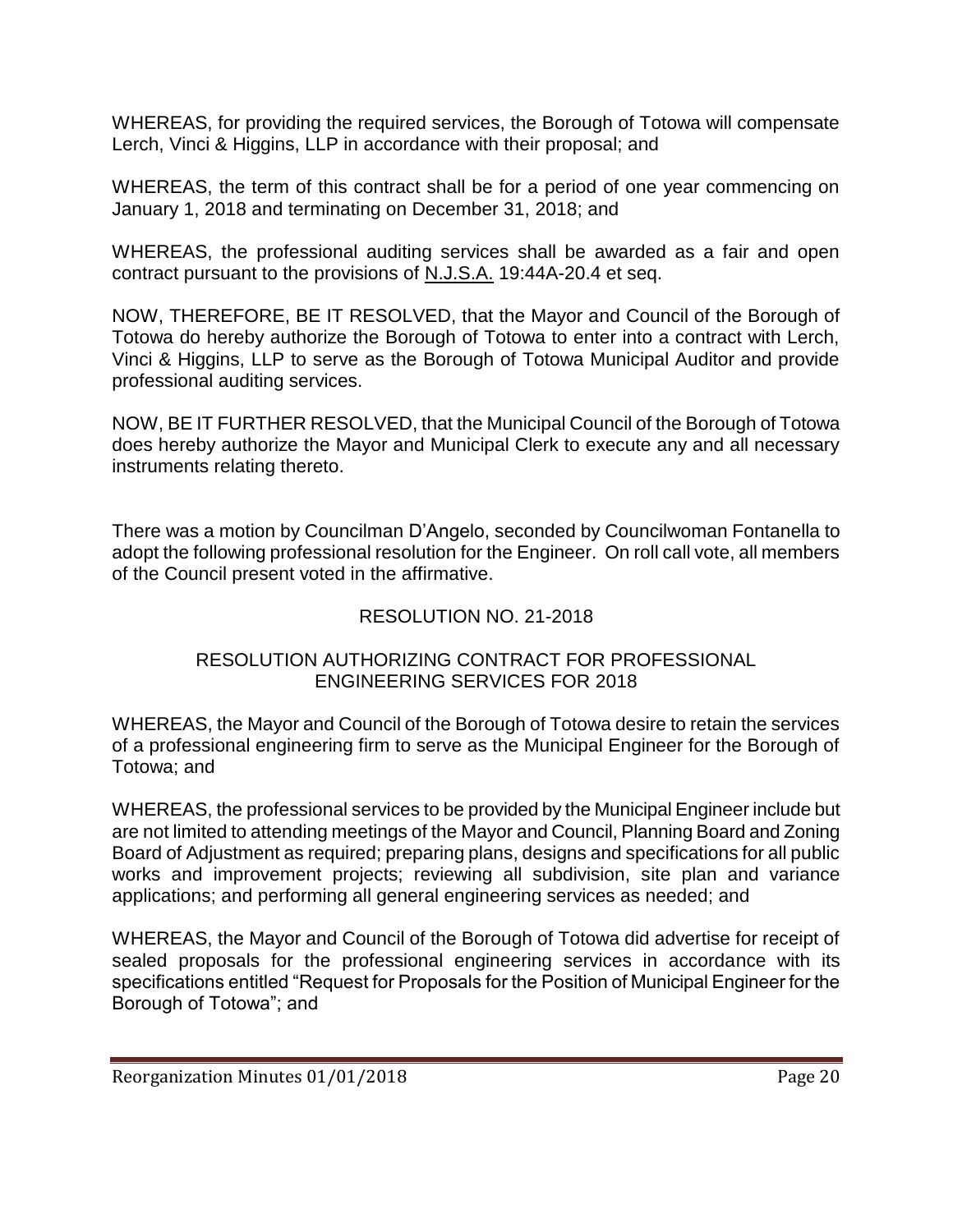WHEREAS, the Borough of Totowa did receive proposals at its Municipal Building on December 20, 2017; and

WHEREAS, the Engineering and Public Property Committee did examine all proposals for professional engineering services; and

WHEREAS, Alaimo Group Consulting Engineers, a New Jersey Corporation having its principal place of business at 200 High Street, Mt. Holly, New Jersey 08060, has submitted a proposal and Fee Schedule to provide the required engineering services, a copy of which is on file in the office of the Borough of Totowa Municipal Clerk; and

WHEREAS, the firm of Alaimo Group Consulting Engineers possesses the necessary experience and expertise to perform the professional engineering services; and

WHEREAS, for providing the required services, the Borough of Totowa will compensate Alaimo Group Consulting Engineers in accordance with the Fee Schedule set forth in their proposal; and

WHEREAS, the term of this contract shall be for a period of one year commencing on January 1, 2018 and terminating on December 31, 2018; and

WHEREAS, the professional engineering services shall be awarded as a fair and open contract pursuant to the provisions of N.J.S.A. 19:44A-20.4 et seq.

NOW, THEREFORE, BE IT RESOLVED, that the Mayor and Council of the Borough of Totowa do hereby authorize the Borough of Totowa to enter into a contract with Alaimo Group Consulting Engineers to serve as the Borough of Totowa Municipal Engineer and provide professional engineering services.

BE IT FURTHER RESOLVED, that the Municipal Council of the Borough of Totowa does hereby authorize the Mayor and Municipal Clerk to execute any and all necessary instruments relating thereto.

There was a motion by Councilman D'Angelo, seconded by Councilwoman Fontanella to adopt the following professional resolution for the Planner. On roll call vote, all members of the Council present voted in the affirmative.

# RESOLUTION NO. 22-2018

#### RESOLUTION AUTHORIZING CONTRACT FOR PROFESSIONAL PLANNING SERVICES FOR 2018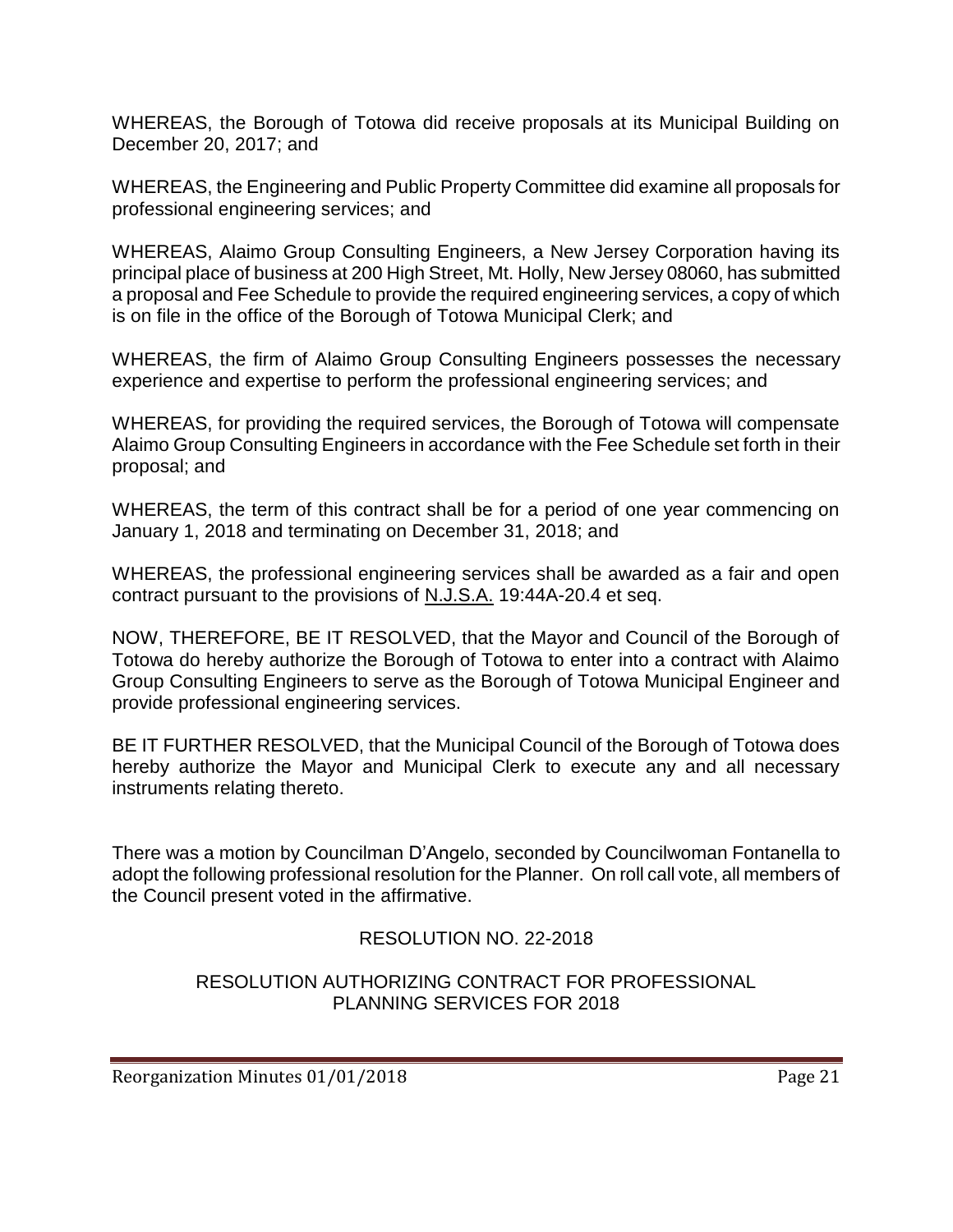WHEREAS, the Borough of Totowa requires the services of a professional planner to provide general consulting services on an as-needed basis to assist the Borough of Totowa, Planning Board and Board of Adjustment; and

WHEREAS, the Mayor and Council of the Borough of Totowa did advertise for receipt of sealed proposals for the professional planning services in accordance with its specifications entitled "Request for Proposals for the Position of Municipal Planner for the Borough of Totowa"; and

WHEREAS, the Borough of Totowa did receive proposals at its Municipal Building on December 20, 2017; and

WHEREAS, the Liaison and Inspection Committee did examine all proposals for professional planning services; and

WHEREAS, Maser Consulting P.A., having its principal place of business at 53 Frontage Road, Suite 110, Hampton, New Jersey 08827, has submitted a proposal to provide the required planning services, a copy of which is on file in the office of the Borough of Totowa Municipal Clerk; and

WHEREAS, the firm of Maser Consulting P.A. possesses the necessary experience and expertise to perform the professional planning services; and

WHEREAS, for providing the required services, the Borough of Totowa will compensate, Maser Consulting P.A. in accordance with their proposal; and

WHEREAS, the term of this contract shall be for a period of one year commencing on January 1, 2018 and terminating on December 31, 2018; and

WHEREAS, the professional planning services shall be awarded as a fair and open contract pursuant to the provisions of N.J.S.A. 19:44A-20.4 et seq

NOW, THEREFORE, BE IT RESOLVED, that the Mayor and Council of the Borough of Totowa do hereby authorize the Borough of Totowa to enter into a contract with Maser Consulting P.A to serve as the Borough of Totowa Municipal Planner and provide professional planning services.

BE IT FURTHER RESOLVED, that the Municipal Council of the Borough of Totowa does hereby authorize the Mayor and Municipal Clerk to execute any and all necessary instruments relating thereto.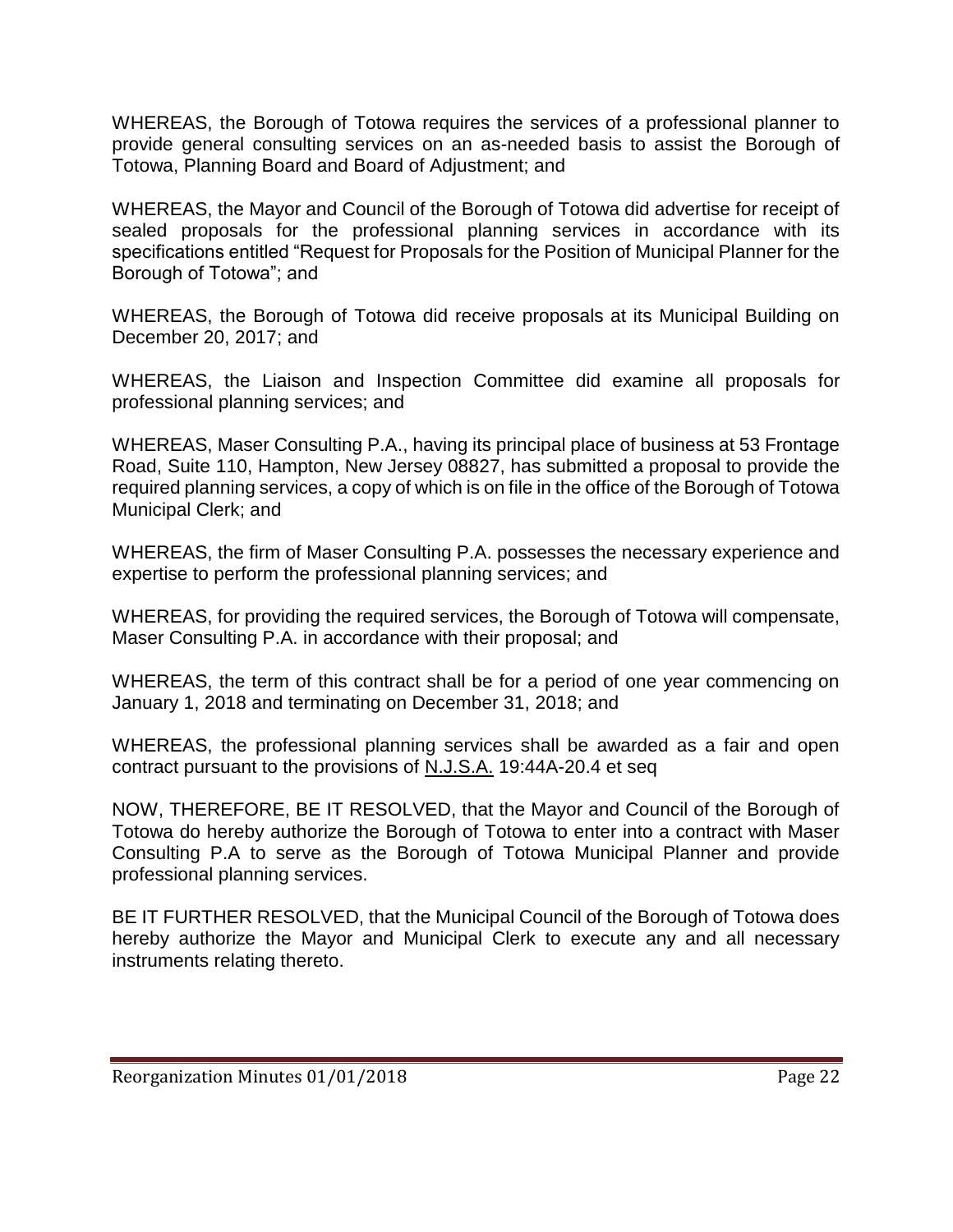There was a motion by Councilman D'Angelo, seconded by Councilwoman Fontanella to adopt the following professional resolution for the Risk Management Consultant. On roll call vote, all members of the Council present voted in the affirmative.

# RESOLUTION NO. 23-2018

#### RESOLUTION AUTHORIZING CONTRACT FOR RISK MANAGEMENT CONSULTANT SERVICES FOR 2018

WHEREAS, the Mayor and Council of the Borough of Totowa desire to retain the services of a licensed firm to serve as the Risk Management Consultant for the Borough of Totowa; and

WHEREAS, the professional services to be provided for the Borough of Totowa by the Risk Management Consultant include but are not limited to identifying its insurable exposures, selecting the various coverage's, reviewing Certificates of Insurance from contractors, vendors and professionals and assisting with the settlement of claims as needed; and

WHEREAS, the Mayor and Council of the Borough of Totowa did advertise for receipt of sealed proposals for the professional risk management services in accordance with its specifications entitled "Request for Proposals for Risk Management Consultant Services for the Borough of Totowa"; and

WHEREAS, the Borough of Totowa did receive proposals at its Municipal Building on December 20, 2017; and

WHEREAS, the Finance and Administration Committee did examine all proposals for professional Risk Management Consultant services; and

WHEREAS, Strategic Insurance Partners, 492 Franklin Avenue, Nutley, New Jersey 07110, has submitted a proposal to provide the grant writing and alternative financial consulting services, a copy of which is on file in the office of the Borough of Totowa Municipal Clerk; and

WHEREAS, the firm of Strategic Insurance Partners possesses the necessary experience and expertise to perform the professional Risk Management Consulting services; and

WHEREAS, for providing the required services, the Borough of Totowa will compensate, Strategic Insurance Partners in accordance with their proposal; and

WHEREAS, the term of this contract shall be for a period of one year commencing on January 1, 2018 and terminating on December 31, 2018; and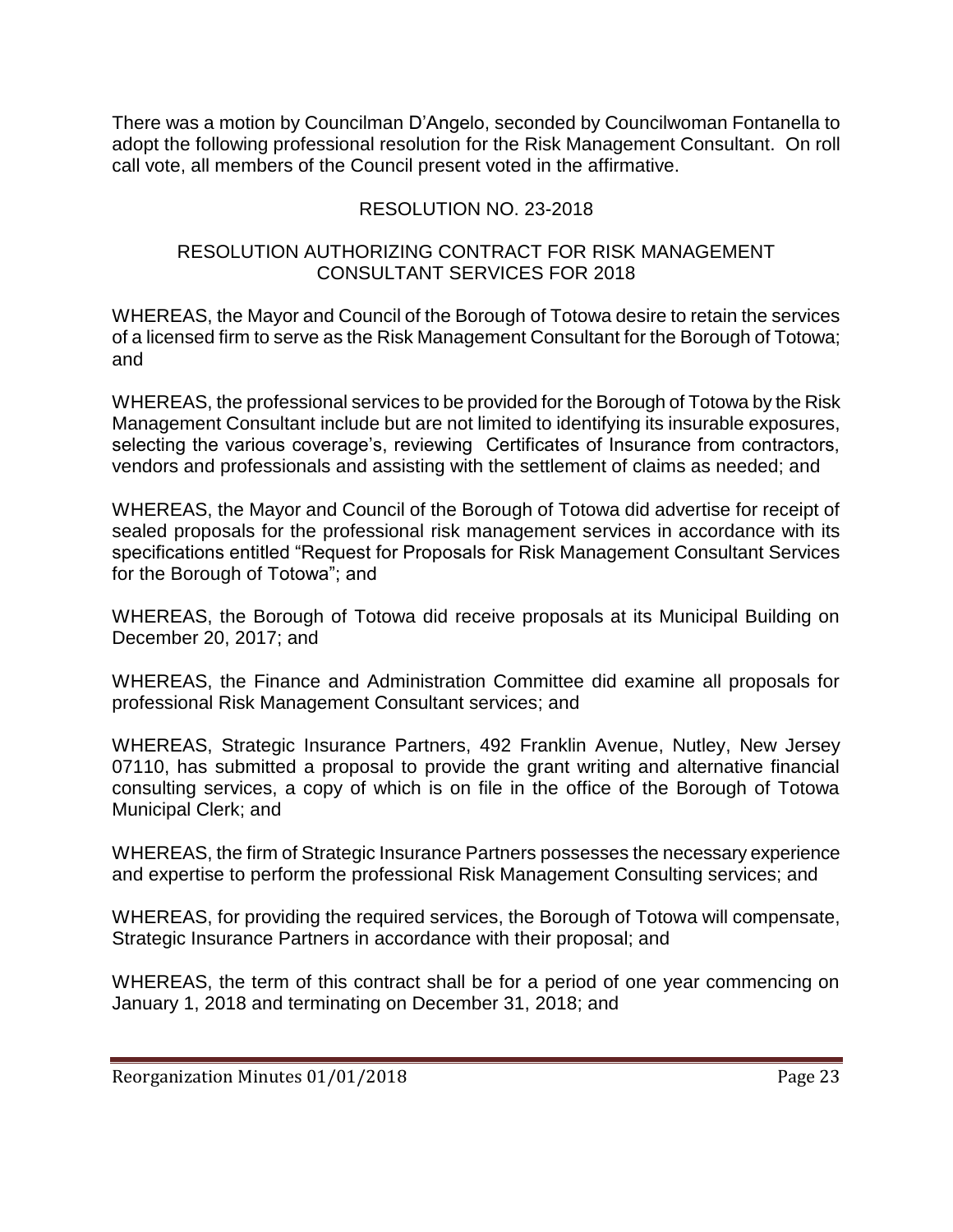WHEREAS, the professional Risk Management Consultant services shall be awarded as a fair and open contract pursuant to the provisions of N.J.S.A. 19:44A-20.4 et seq.

NOW, THEREFORE, BE IT RESOLVED, that the Mayor and Council of the Borough of Totowa do hereby authorize the Borough of Totowa to enter into a contract with Strategic Insurance Partners to serve as the Borough of Totowa Risk Management Consultant.

BE IT FURTHER RESOLVED, that the Municipal Council of the Borough of Totowa does hereby authorize the Mayor and Municipal Clerk to execute any and all necessary instruments relating thereto.

There was a motion by Councilman D'Angelo, seconded by Councilwoman Fontanella to adopt the following professional resolution for the Bond Counsel. On roll call vote, all members of the Council present voted in the affirmative.

# RESOLUTION NO. 24-2018

## RESOLUTION AUTHORIZING CONTRACT FOR PROFESSIONAL LEGAL BONDING SERVICES FOR 2018

WHEREAS, the Mayor and Council of the Borough of Totowa desire to retain the services of a law firm to provide specialized legal services in connection with the authorization and issuance of bonds and bond anticipation notes in the Borough of Totowa; and

WHEREAS, the professional services to be provided by Municipal Bond Counsel include but are not limited to the review of such procedures and the rendering of approving legal opinions acceptable to the financial community; and

WHEREAS, the Mayor and Council of the Borough of Totowa did advertise for receipt of sealed proposals for the professional legal bonding services in accordance with its specifications entitled "Request for Proposals for the Position of Bond Counsel for the Borough of Totowa"; and

WHEREAS, the Borough of Totowa did receive proposals at its Municipal Building on December 20, 2017; and

WHEREAS, the Finance and Administration Committee did examine all proposals for professional bond counsel services; and

WHEREAS, the law firm of McManimon, Scotland & Bauman, LLC, with offices located at 75 Livingston Avenue, Second Floor, Roseland, New Jersey 07068 has submitted a proposal to provide the required legal services, a copy of which is on file in the office of the Borough of Totowa Municipal Clerk; and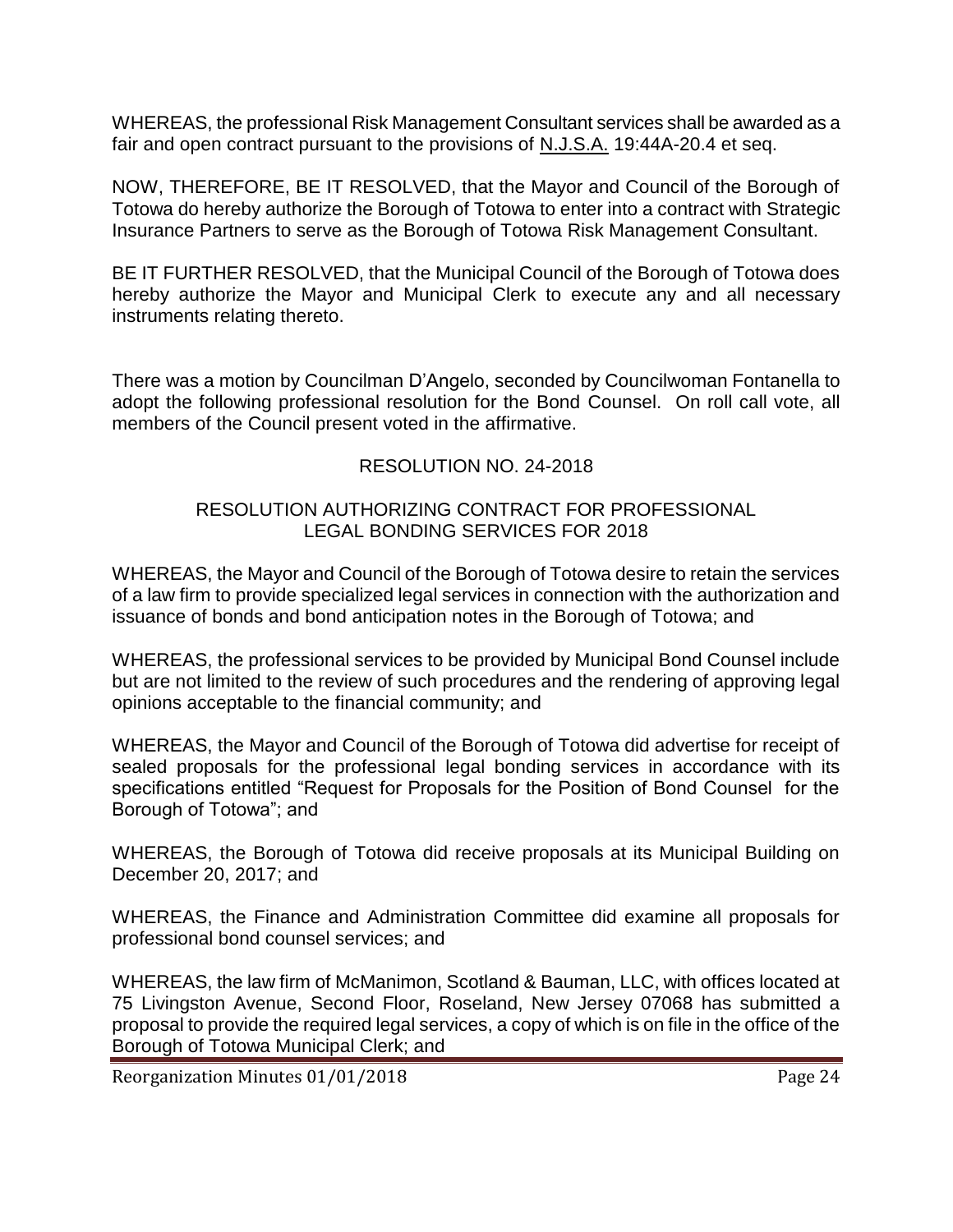WHEREAS, McManimon, Scotland & Bauman, LLC is a bond counsel firm that is recognized by the financial community and possesses the necessary experience and expertise to perform the professional legal services; an

WHEREAS, for providing the required services, the Borough of Totowa will compensate McManimon, Scotland & Bauman, LLC in accordance with the fee schedule set forth in their proposal; and

WHEREAS, the term of this contract shall be for a period of one year commencing on January 1, 2018 and terminating on December 31, 2018; and

WHEREAS, the professional legal bond services shall be awarded as a fair and open contract pursuant to the provisions of N.J.S.A. 19:44A-20.4 et seq.

NOW, THEREFORE, BE IT RESOLVED, that the Mayor and Council of the Borough of Totowa do hereby authorize the Borough of Totowa to enter into a contract with McManimon, Scotland & Bauman, LLC to serve as the Borough of Totowa Municipal Bond Counsel and to provide professional legal bonding services.

BE IT FURTHER RESOLVED, that the Municipal Council of the Borough of Totowa does hereby authorize the Mayor and Municipal Clerk to execute any and all necessary instruments relating thereto.

There was a motion by Councilman D'Angelo, seconded by Councilwoman Fontanella to adopt the following professional resolution for the Special Counsel. On roll call vote, all members of the Council present voted in the affirmative.

# RESOLUTION NO. 25-2018

#### RESOLUTION AUTHORIZING PROFESSIONAL SERVICE CONTRACT FOR SPECIAL COUNSEL LEGAL SERVICES FOR 2018

WHEREAS, the Borough of Totowa requires the services of an attorney to serve as Special Counsel for the Borough of Totowa and represent the interests of the Borough of Totowa; and

WHEREAS, Special Counsel shall be an attorney at law of the State of New Jersey and shall provide legal advice, research and assistance on any development, redevelopment and/or special projects as needed; and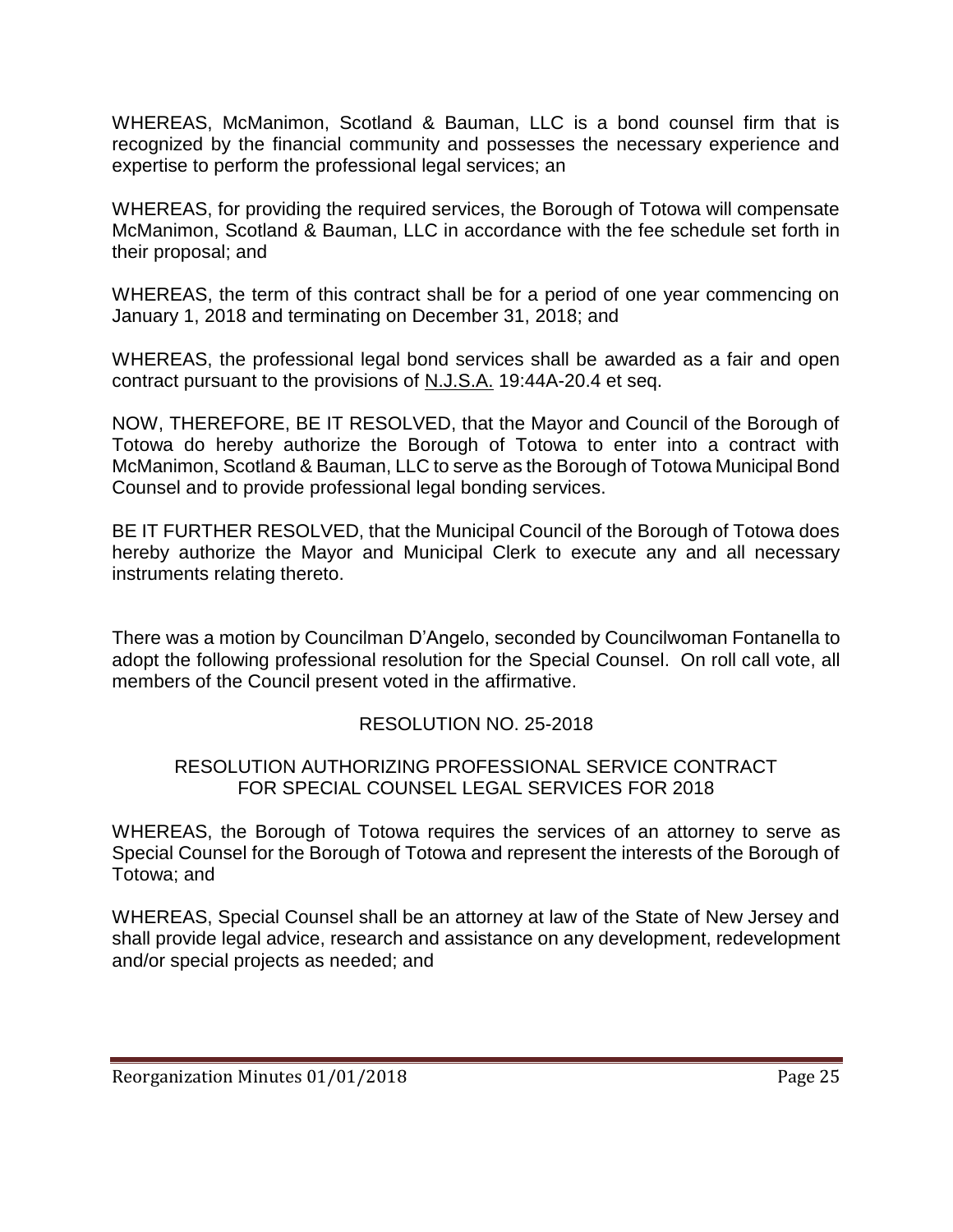WHEREAS, the professional services to be provided by Special Counsel Attorney include but are not limited to attending meetings of the Mayor and Council and Committee meetings as required; drafting deeds, agreements, contracts and easements; reviewing documents as requested; representing the Borough of Totowa in negotiations with the State of New Jersey, possible developers and all regulatory bodies; and advising the Borough of Totowa in any matter which the Borough may have a present or future interest; and

WHEREAS, the Mayor and Council of the Borough of Totowa did advertise for receipt of sealed proposals for the professional legal services in accordance with its specifications entitled "Request for Qualifications for the Solicitation of Professional Service Contracts for Special Counsel"; and

WHEREAS, the Borough of Totowa did receive proposals at its Municipal Building on December 20, 2017; and

WHEREAS, the Finance and Administration Committee did examine all proposals for professional bond counsel services; and

WHEREAS, the law firm of McManimon, Scotland & Bauman, LLC, with offices located at 75 Livingston Avenue, Second Floor, Roseland, New Jersey 07068 has submitted a proposal to provide the required legal services, a copy of which is on file in the office of the Borough of Totowa Municipal Clerk; and

WHEREAS, the firm of McManimon, Scotland & Baumann, LLC possesses the necessary experience and expertise to provide the professional legal services; and

WHEREAS, for providing the required services, the Borough of Totowa will compensate McManimon, Scotland & Baumann, LLC in accordance with the Fee Schedule set forth in their proposal; and

WHEREAS, the term of this contract shall be for a period of one year commencing on January 1, 2018 and terminating on December 31, 2018; and

WHEREAS, the professional legal services shall be awarded as a fair and open contract pursuant to the provisions of N.J.S.A. 19:44A-20.4 et seq.

NOW, THEREFORE, BE IT RESOLVED, that the Mayor and Council of the Borough of Totowa do hereby authorize the Borough of Totowa to enter into a contract with McManimon, Scotland & Baumann, LLC to serve as Special Counsel to the Borough of Totowa and provide professional legal services.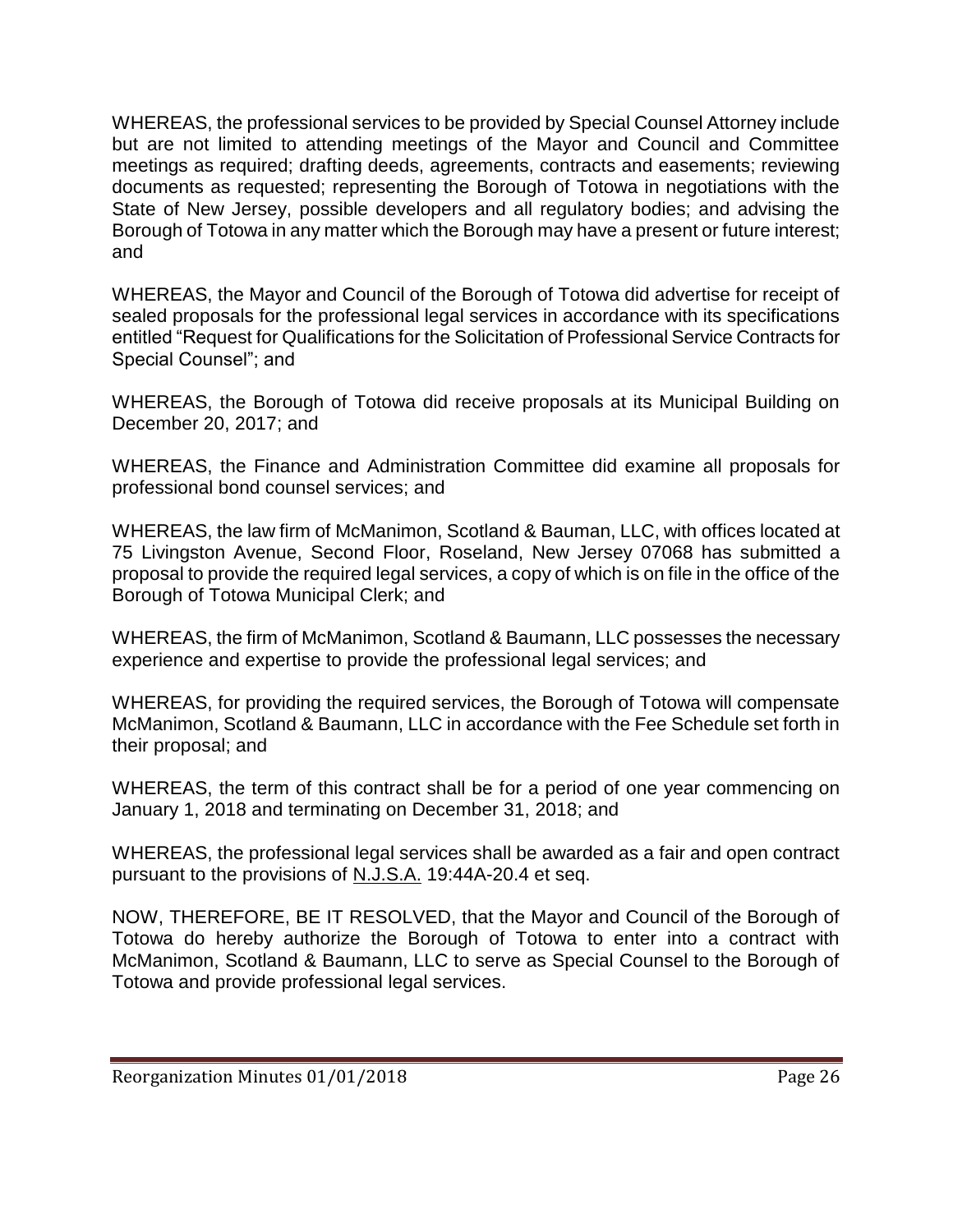BE IT FURTHER RESOLVED, that the Municipal Council of the Borough of Totowa does hereby authorize the Mayor and Municipal Clerk to execute any and all necessary instruments relating thereto.

There was a motion by Councilman D'Angelo, seconded by Councilwoman Fontanella to adopt the following professional resolution for the Grant Writer. On roll call vote, all members of the Council present voted in the affirmative.

# RESOLUTION NO. 26-2018

## RESOLUTION AUTHORIZING CONTRACT FOR PROFESSIONAL GRANT WRITING SERVICES FOR 2018

WHEREAS, the Mayor and Council of the Borough of Totowa desire the services of a professional grant writing firm to assist the Borough of Totowa with securing federal and state appropriations, grant procurement and alternative funding methodologies; and

WHEREAS, the Mayor and Council of the Borough of Totowa did advertise for receipt of sealed proposals for the professional grant writing services in accordance with its specifications entitled "Request for Proposals for the Position of Municipal Grant Writer for the Borough of Totowa"; and

WHEREAS, the Borough of Totowa did receive proposals at its Municipal Building on December 20, 2017; and

WHEREAS, the Finance and Administration Committee did examine all proposals for professional grant writing services; and

WHEREAS, Millennium Strategies LLC, 60 Roseland Avenue, Caldwell, New Jersey 07006, has submitted a proposal to provide the grant writing and alternative financial consulting services, a copy of which is on file in the office of the Borough of Totowa Municipal Clerk; and

WHEREAS, the firm of Millennium Strategies LLC possesses the necessary experience and expertise to perform the professional grant writing services; and

WHEREAS, for providing the required services, the Borough of Totowa will compensate, Millennium Strategies LLC in accordance with their proposal; and

WHEREAS, the term of this contract shall be for a period of one year commencing on January 1, 2018 and terminating on December 31, 2018; and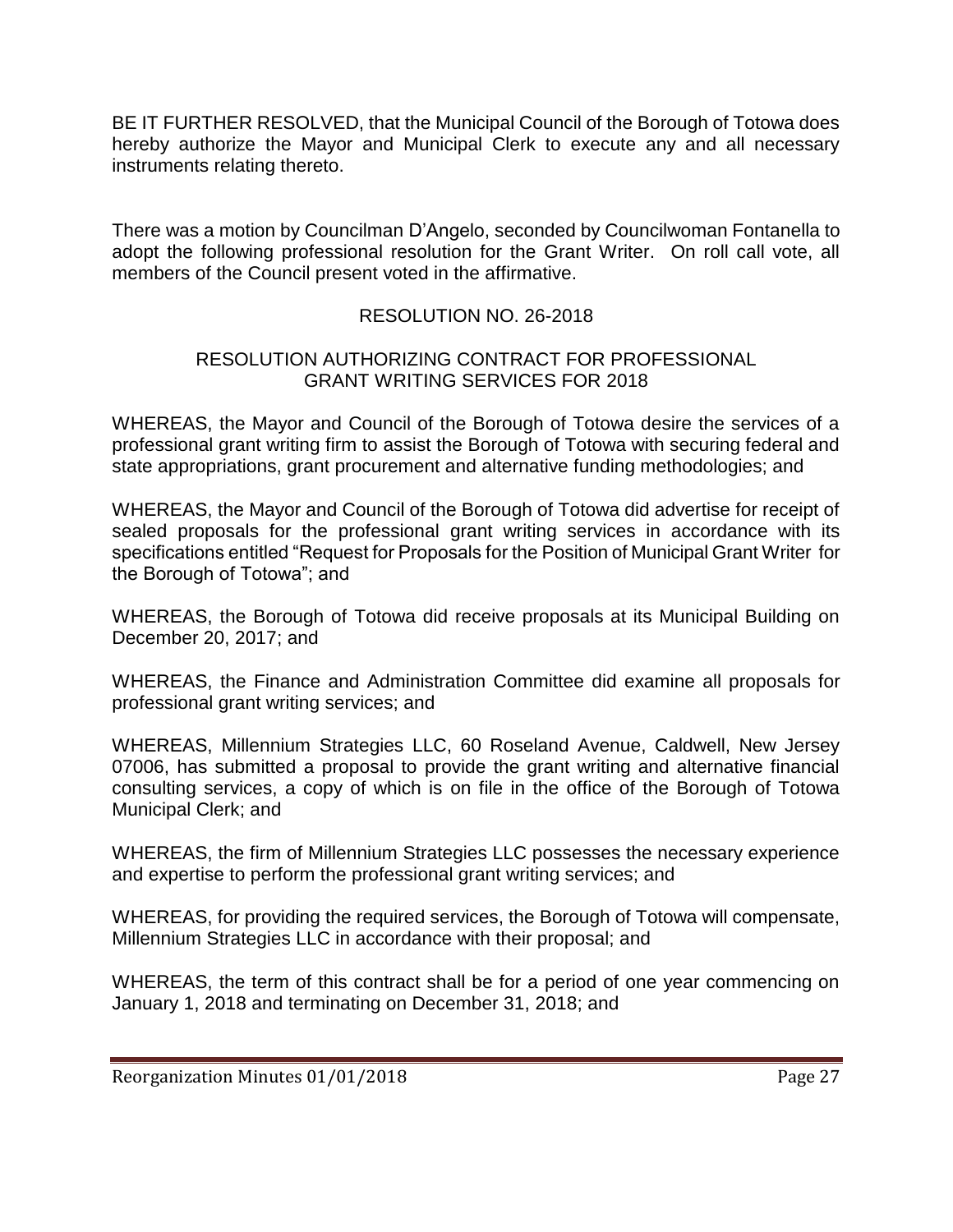WHEREAS, the professional grant writing services shall be awarded as a fair and open contract pursuant to the provisions of N.J.S.A. 19:44A-20.4 et seq.

NOW, THEREFORE, BE IT RESOLVED, that the Mayor and Council of the Borough of Totowa do hereby authorize the Borough of Totowa to enter into a contract with Millennium Strategies LLC to serve as the Borough of Totowa Municipal Grant Writer and provide professional grant writing services.

BE IT FURTHER RESOLVED, that the Municipal Council of the Borough of Totowa does hereby authorize the Mayor and Municipal Clerk to execute any and all necessary instruments relating thereto.

There was a motion by Councilman D'Angelo, seconded by Councilwoman Fontanella to adopt the following Resolution Authorizing Contract With Cardinal Ambulance Corp. For Supplemental Medical Transportation Services For 2018. On roll call vote, all members of the Council present voted in the affirmative.

# RESOLUTION NO. 27-2018

#### RESOLUTION AUTHORIZING CONTRACT WITH CARDINAL AMBULANCE CORP. FOR SUPPLEMENTAL MEDICAL TRANSPORTATION SERVICES

WHEREAS, the Mayor and Council of the Borough of Totowa have determined that there is on-going need to supplement the voluntary ambulance services presently being provided to its residents and the visitors of Totowa by the Borough of Totowa Volunteer First Aid Squad; and

WHEREAS, the Borough has determined that it would enter into a contract with Cardinal Ambulance Corp., 409 Minnisink Road, Suite 104, Totowa, New Jersey (hereinafter "CARDINAL") on a non-exclusive basis, wherein medical transportation services following a 911 call would be offered to the residents and to the visitors of Totowa who would be liable to Cardinal for the cost of same; and

WHEREAS, Cardinal is an emergency medical transportation company and is being contracted by the Borough of Totowa to provide 911 back-up services that are non-life threatening as needed by the residents of the Borough of Totowa on a non-exclusive basis, along with other private medical transportation companies; and

WHEREAS, the term of the contract will be effective for a period of one (1) year commencing on January 1, 2018 through December 31, 2018; and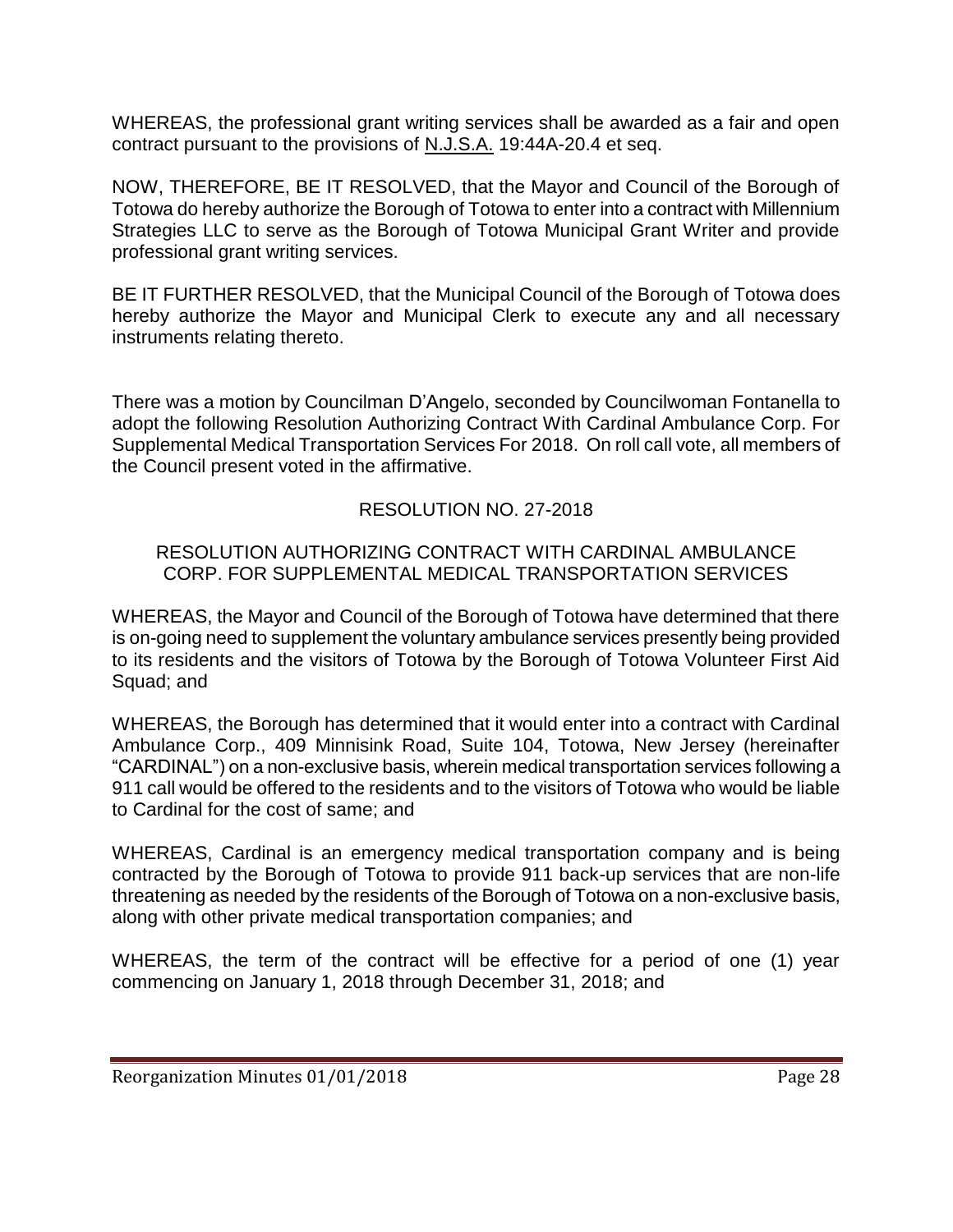WHEREAS, the awarding of this contract for the aforementioned services will not cause the municipality to exceed the public bidding threshold and will protect the Borough of Totowa from any liability that may arise from Cardinal performing these back-up services.

NOW, THEREFORE, BE IT RESOLVED, that the Mayor and Council of the Borough of Totowa do hereby authorize the Borough of Totowa to enter into a contract with Cardinal Ambulance Corp.

BE IT FURTHER RESOLVED, that the Municipal Council of the Borough of Totowa does hereby authorize the Mayor and Municipal Clerk to execute any and all necessary instruments relating thereto.

The following appointments were made by Mayor Coiro and do not require Council consent or confirmation:

| <b>POSITION</b>                   | <b>TERM/YEARS</b> | <b>APPOINTED</b>      |
|-----------------------------------|-------------------|-----------------------|
| <b>Planning Board Class IV</b>    | 4                 | Robert Festa, Jr.     |
| <b>Planning Board Class IV</b>    | 4                 | Anthony Zarek         |
| Planning Board Class IV (Alt. 1)  | 1 (Unexp)         | <b>Craig Puglise</b>  |
| Planning Board Class IV (Alt. 2)  | 2                 | <b>Thomas Ferraro</b> |
| <b>Planning Board Class III</b>   |                   | Louis D'Angelo        |
| <b>Planning Board Class II</b>    |                   | Ernest Paese, Jr.     |
| <b>Board of Recreation</b>        | 5                 | <b>Oliver Dittamo</b> |
| <b>Board of Recreation</b>        | 5                 | Nancy Ricca           |
| <b>Shade Tree Commission</b>      | 5                 | <b>Bruce Fusco</b>    |
| <b>Shade Tree Commission</b>      | 5                 | Linda Paese           |
| <b>Senior Citizen Coordinator</b> |                   | Maria Murphy          |
| <b>Local Assistance Board</b>     |                   | Debra Andriani        |
| <b>Local Assistance Board</b>     |                   | Douglas Upritchard    |
|                                   |                   |                       |

Mayor Coiro announced the following Council Committees for the year 2018. The first Councilman/Councilwoman listed is the Chair of that Committee.

| <b>FINANCE &amp; ADMINISTRATION</b> |                      |               |  |
|-------------------------------------|----------------------|---------------|--|
| PICARELLI                           | D'ANGELO             | FONTANELLA    |  |
|                                     | <b>PUBLIC SAFETY</b> |               |  |
| D'ANGELO                            | FONTANELLA           | <b>BUCHER</b> |  |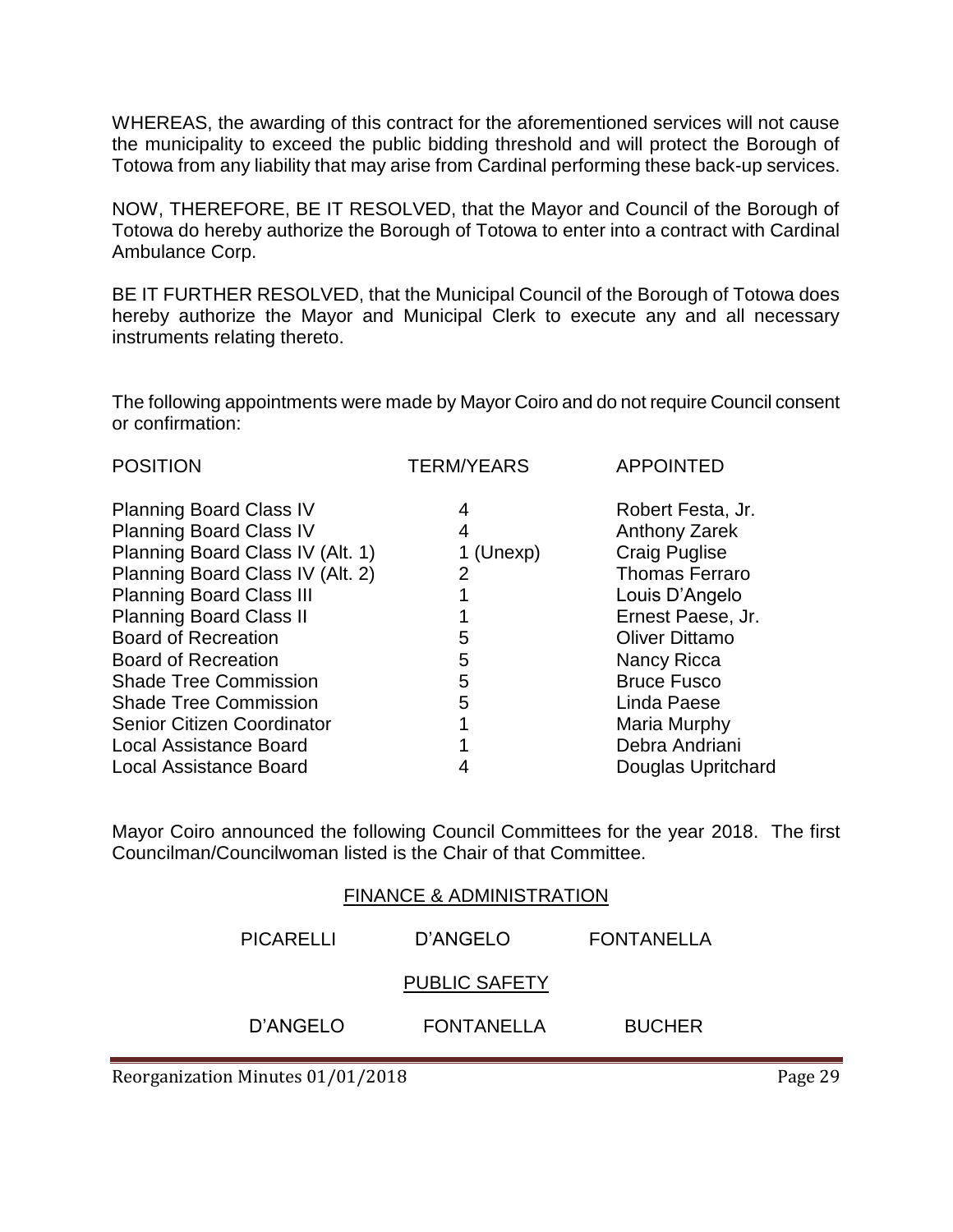## PUBLIC WORKS

# BUCHER CAPO PICARELLI

# ENGINEERING & PUBLIC PROPERTY

# FONTANELLA ANDRIANI D'ANGELO

#### LIAISON & INSPECTION

| ANDRIANI                 | <b>BUCHER</b> | CAPO |  |
|--------------------------|---------------|------|--|
| LEGISLATIVE & ORDINANCES |               |      |  |

CAPO PICARELLI ANDRIANI

Mayor Coiro gave his annual New Year's State of the Municipality Address and Message to the Citizens of the Borough of Totowa.

Dear Fellow Residents,

As I do each New Year's Day, I would like to review some of the events and accomplishments that took place in our town during the past year and to announce some of the plans we have for 2018. First, I'd like to again welcome back Debbie Andriani and Bill Bucher to the Council and congratulate them on their recent election victory. Both Debbie and Bill have Totowa's best interest at heart. I am sure I can count on them to continue to serve Totowa in the future.

I would again like to congratulate our new Fire Chief, Rich Shopperth, who will be working with our public safety committee quite extensively over the next couple of years. I have known Rich since grammar school days and know he will do a great job for the Department. I would like to take this opportunity to thank Vinny Marciano for his years of dedicated service as our fire chief. Until you are in that position, you really don't know how much time the position requires. He and I have had quite a few conversations over the years, usually over his budget and the next fire truck. On behalf of our entire community, we offer our heartfelt appreciation to all of Chief Marciano's efforts over the past (10) years.

Beginning with our infrastructure, PSEG has continued to proactively replace older gas lines in our town in 2017 just like they did in 2016. This was done to try to avoid some of the gas problems that occurred during Hurricane Irene and Superstorm Sandy. The roads in our town where PSEG dug were completely repaved this year and include Harding Ave., Bogert Street, Wilson Ave., Francis St., and Acorn St. Wentick Street, Dunkerly St., and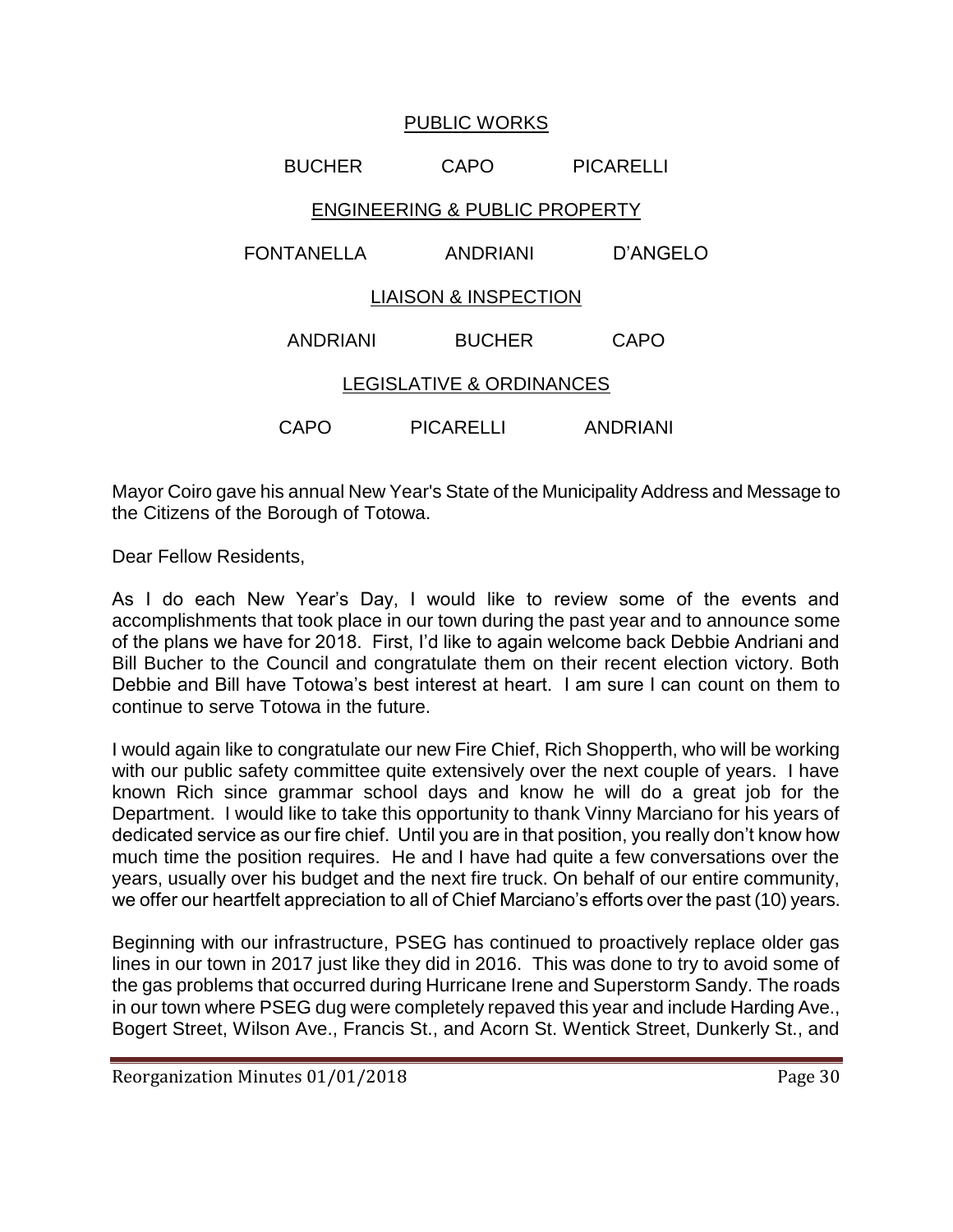Garretson Ave. will be completely repaved in 2018. This will make many of our roads in this section of town smooth again. With a grant from the Department of Transportation, we will be repaving portions of Furler Street, Jefferson Place and Raphael Road. We will also pave portions of Greene Avenue, Knollwood Ave., Carroll Place, Craig Court, and Heritage Court in 2018 utilizing our own funds.

We applied for another grant from Passaic County to continue relining our sanitary sewers and were recently notified that it has been awarded to us. Our most recent award for Riverview Drive between Margaret and Rosalie Aves. will mark Phase 6 of our sewer lining efforts. We will continue looking at ways to improve our water and sewer system while alleviating flooding to our residents.

Our municipal building has undergone changes as well. After having installed a new generator and replacing the aging roof on this building in 2016, we had new wall tiles installed in 2017. We hope you like the new look as compared to the worn tiles that existed.

At the PAL ball field, due to grants we received from the Passaic County Open Space Fund, our residents began to enjoy playing on our recently constructed tennis court. We have also received a grant for park equipment at Kennedy Field and are in process of applying for more grants for our parks.

As most residents already know by now, in June, 2014, the State of New Jersey closed down the North Jersey Development Center on Minnisink Road. This facility had been in operation in Totowa since 1928. The State and the Borough have jointly determined how the property will be developed. In 2015, Totowa formally designated the site as "one in need of redevelopment." This designation gave our municipality more of a say in how the property is to be developed. In August, 2016, we issued a "plan for redevelopment" and request for proposal that outlined how we would like to see the site redeveloped. In October, we received bids from developers that we have reviewed and analyzed. We selected a redeveloper in January 2017. The redeveloper presented conceptual plans to the Planning Board in August, 2017, and then presented the first parcel to be developed to the Planning Board in November 2017. The first facility to be built will be a data center, and the construction is expected to begin in early 2018. Prior to construction, the site must be sold by the State of New Jersey. It is expected that the Legislature will approve the sale in early January. Once construction on each parcel is completed, the additional ratables will ease the tax burden on our residents. We will remain very involved in the development of this site.

As I reported to you last year, like many other municipalities in the State of New Jersey, we are in the midst of a judiciary review of our obligation for providing affordable housing in Totowa. We have spent a considerable amount of time in balancing the availability of land for denser developments with the obligation to provide affordable housing. We thought we would know our obligation by now, however, at this point, our obligation has not been set

Reorganization Minutes 01/01/2018